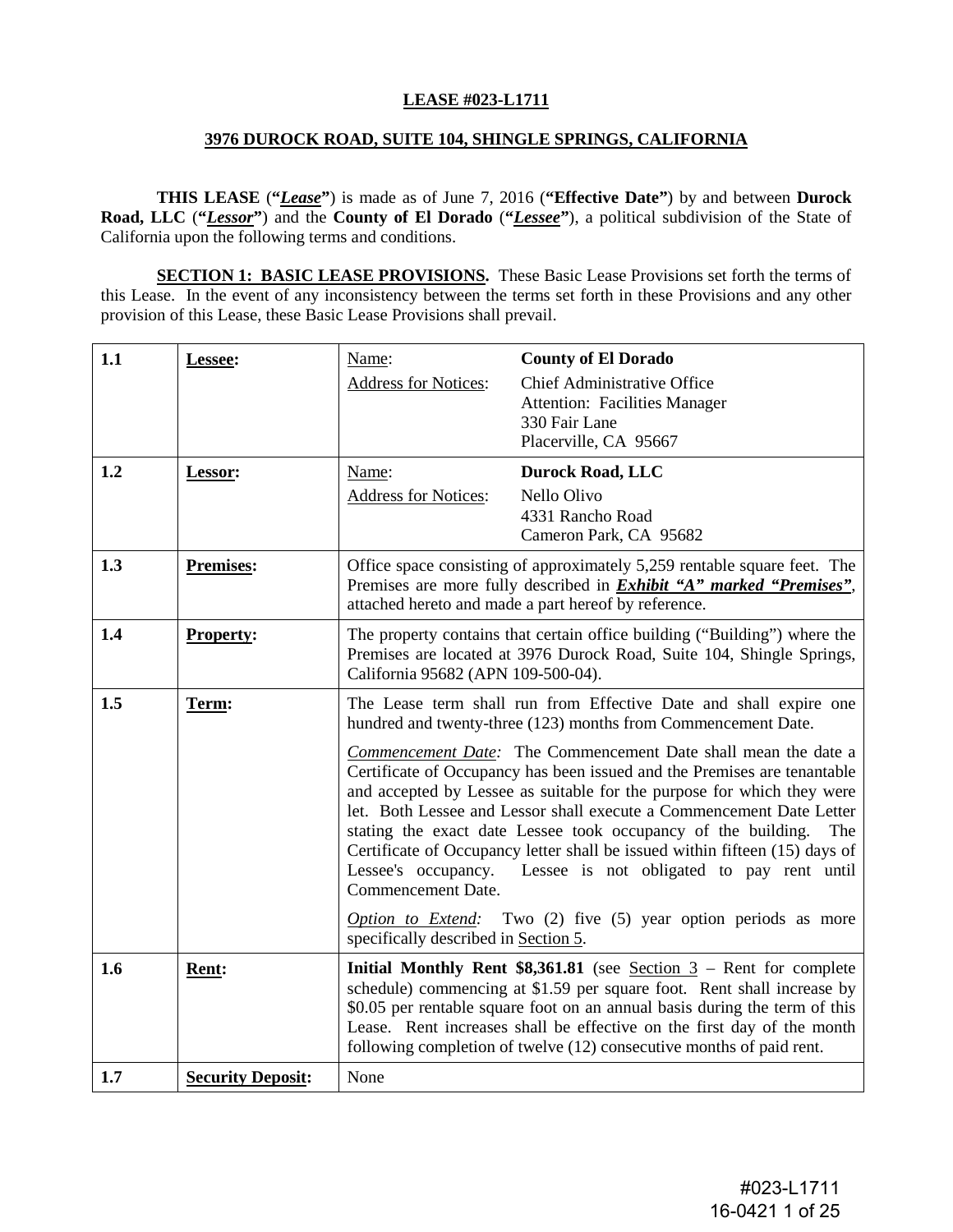| 1.8  | <b>Permitted Use:</b> | General office space use, including government operations or uses related<br>thereto.                                                                                                                                                                                                                      |  |  |
|------|-----------------------|------------------------------------------------------------------------------------------------------------------------------------------------------------------------------------------------------------------------------------------------------------------------------------------------------------|--|--|
| 1.9  | <b>Definitions:</b>   | All capitalized terms used in this Lease shall have the meanings specified<br>in this Section 1 or in Section 44.                                                                                                                                                                                          |  |  |
| 1.10 | <b>Exhibits:</b>      | The following Exhibits are attached to this Lease and incorporated herein<br>by this reference:<br>Exhibit "A" marked "Premises"<br>$\bullet$<br>Exhibit "B" marked "Tenant Improvement Work"<br>Exhibit "B-1" marked "Tenant Improvement Specifications"<br>Exhibit "C" marked "Termination Fee Schedule" |  |  |
| 1.11 | Addendum:             | Attached: Yes<br>X No                                                                                                                                                                                                                                                                                      |  |  |

# **SECTION 2: PREMISES AND COMMON AREAS.**

2.1 Premises. Lessor hereby leases the Premises to Lessee and Lessee hereby leases from Lessor the Premises, as outlined on the floor plan in **Exhibit "A"**, attached hereto and incorporated herein by reference. The Premises shall include the Tenant Improvement Work specified in *Exhibit "B" and "B-1"*, both attached hereto and incorporated herein by reference.

2.2 The rentable and usable square feet of the Premises has been verified by the parties in accordance with the Building Owners and Management Association Method for Measuring Floor Area in Office Buildings, ANSI Z65.1-1996 (the **"***BOMA Standard"*). The parties agree the Premises consists of five thousand and two hundred fifty-nine (5,259) square feet of office space and shall not be subject to adjustment, during either the Term or any extensions thereof, unless Lessee leases additional space or Lessee reduces its occupied space on the Premises.

2.3 Common Areas. Lessee shall have the nonexclusive right to use the Common Areas, subject to reasonable rules and regulations for the management, safety, care, and cleanliness of the grounds, the parking and unloading of vehicles and the preservation of good order. Lessee's rights are subject to Lessor's right to make changes to the Common Areas or the use of such Common Areas which Lessor deems reasonable, perform maintenance and repairs and otherwise use the Common Areas as Lessor may deem appropriate in its reasonable judgment. Notwithstanding the foregoing, in no event shall Lessor's activities pursuant to this section interfere with Lessee's access to or use of the Premises unless such interference is beyond the control of the Lessor.

# 2.4 Delivery of Premises.

2.4.1 Lessor shall deliver to Lessee possession of the Premises, with the Tenant Improvements Substantially Complete in accordance with the terms and conditions set forth in Exhibit "B" and Exhibit "B-1" and related exhibits thereto, and free and clear of all other tenants and occupancies on the Premises. Lessor acknowledges that this Lease is contingent upon the Premises having the certain features and specifications outlined in Exhibit "B" and Exhibit "B-1" and related exhibits thereto, and that Lessee has no obligation to perform its obligations under this Lease absent said features and specifications. Lessor shall deliver the Premises in a clean condition on the Commencement Date, and warrants that the existing electrical, plumbing, fire sprinkler, lighting, heating, ventilating and air conditioning systems ("HVAC"), and all other items which the Lessor is obligated to construct shall be in good operating condition on said date, that the structural elements of the roof, bearing walls and foundation of the Premises shall be free of material defects, and that the Premises do not contain hazardous levels of mold or fungi defined as toxic under applicable state or federal law.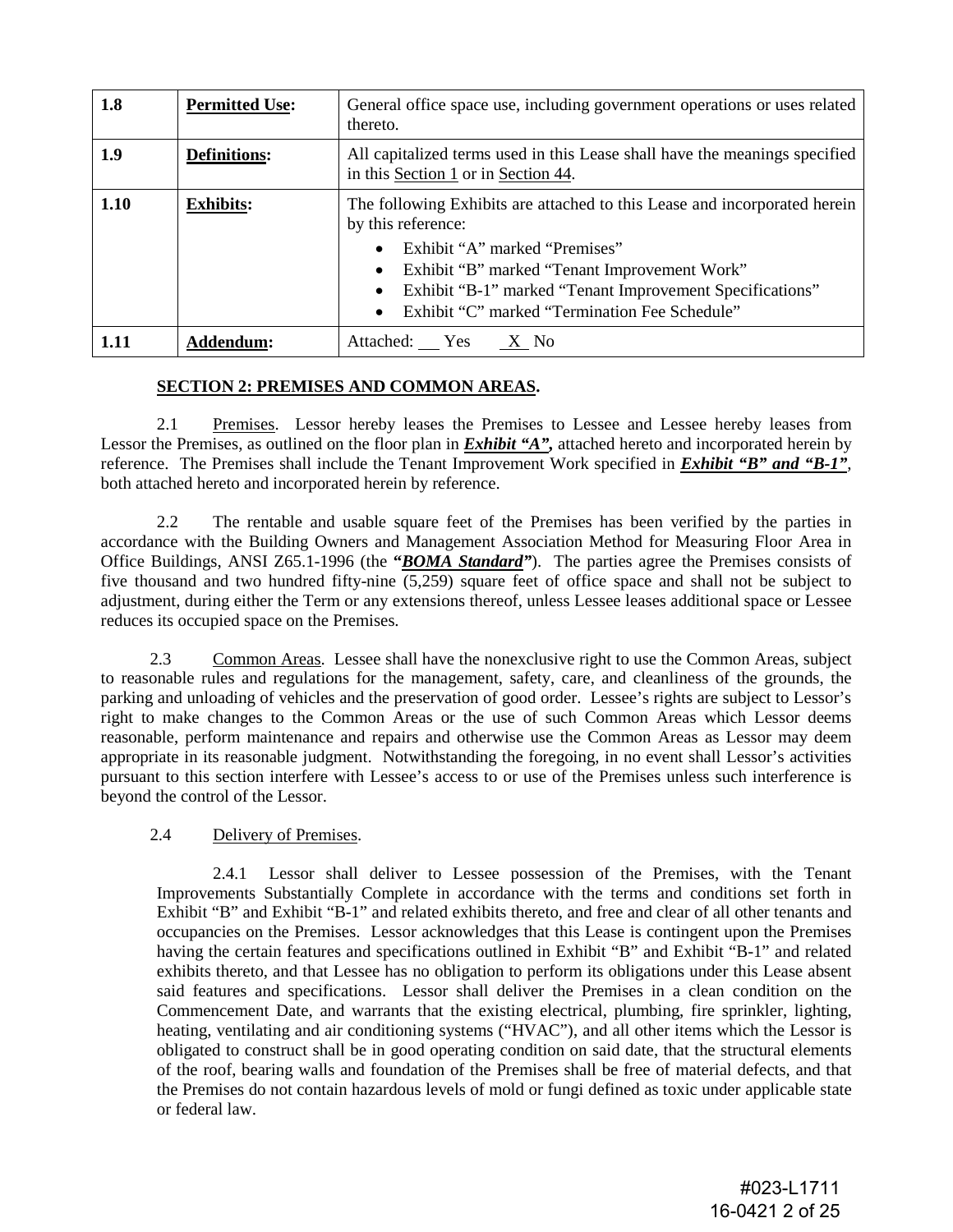2.4.2 Delay in Possession. Lessor agrees to use its best commercially reasonable efforts to deliver possession of the Premises to Lessee for occupancy within one hundred and twenty (120) days after the date of execution of this Lease. Lessor acknowledges that delivery of the Premises in accordance with Section 2.4.1 is a condition precedent to Lessee's obligations under this Lease. Lessor acknowledges that Lessee has no obligation to pay Rent until the Commencement Date. If possession of the Premises is not delivered within one hundred and twenty (120) calendar days after the date of execution of this Lease, as the same may be extended by mutual agreement of the Parties, this Lease shall be null and void and the Parties shall have no further rights or obligations under this Lease including, but not limited to, any costs incurred by the Lessor for the Tenant Improvements and Brokers Commission.

2.5 Compliance with Laws. Lessor warrants that the Lessor is delivering the Premises, including the Tenant Improvements, and the Property in compliance with all applicable local, state, and federal laws, including, without limitation, the American Disabilities Act (ADA) and any amendments thereto or regulations promulgated thereunder, ordinances, orders, rules, resolutions, and other governmental requirements relating to the use, condition, or occupancy of the Premises and the Building ("Applicable Requirements") during the initial and extended term(s) of the Lease. Lessee shall be solely responsible for compliance relating to interior access or utilization of any and all alterations, partition or temporary wall placement, or trade fixture installation that Lessee undertakes on the premise. If the Property does not comply with Applicable Requirements that are the responsibility of Lessor, Lessee shall have the right to terminate this Lease as provided in Section 17 subject to Lessor's right to cure as stated in this Lease Agreement.

2.5.1 If the Applicable Requirements are hereafter changed so as to require during the Lease Term the construction, alteration, or retrofit of the Premises, the remediation of any hazardous substance, or the reinforcement or other physical modification of the Premises, Lessor shall be solely responsible for the cost of such work, except where such work is triggered by Lessee as a result of an actual or proposed change in use or modification to the Premises.

2.5.2 Lessor shall, at its own cost and expense, be responsible for compliance with existing federal, state and local statutes, codes and ordinances, including the American Disabilities Act ("ADA") and Title 24 requirements in the construction, alteration, or other physical modifications that may be required on the Property. Within two (2) weeks of completion of the tenant improvements, Lessor shall, at its sole cost and expense, commission a Certified Access Specialist (CASp) to inspect and audit the Building and prepare a comprehensive ADA report. Lessor shall, at its sole cost and expense, have the CASp prepare an updated ADA report after any deficiencies have been corrected. The report shall be limited to Premises interior, building common exterior areas, including, but not limited to, walkways, pathways, parking facilities, ramps, door handles, and interior restrooms that service the Premises only. Subject to Section 2.5, Lessor shall, at its sole cost and expense, construct, replace, correct or repair any items identified in the reports to fully comply with ADA, within six (6) months of the report being received by Lessee.

2.5.3 During the Term and any extension, Lessor shall be responsible for any repairs, improvements, retrofits, or upgrades to the interior and exterior of the Building and Building common areas owned by Lessor (excluding any and all areas owned by the building owner's association) that are required to comply with the Applicable Requirements, including the evaluation, installation, and costs arising from changes necessary to bring the Building and the Building common areas owned by Lessor (excluding any and all areas owned by the building owner's association) up to ADA accessibility standards due to changes in the Applicable Requirements after Lease commencement. Lessor shall defend and indemnify Lessee for any claims, liability, costs, or damages associated with Lessor's failure to comply with the ADA requirements. If Lessee makes any alterations or improvements to the interior of the Premises after the Commencement Date,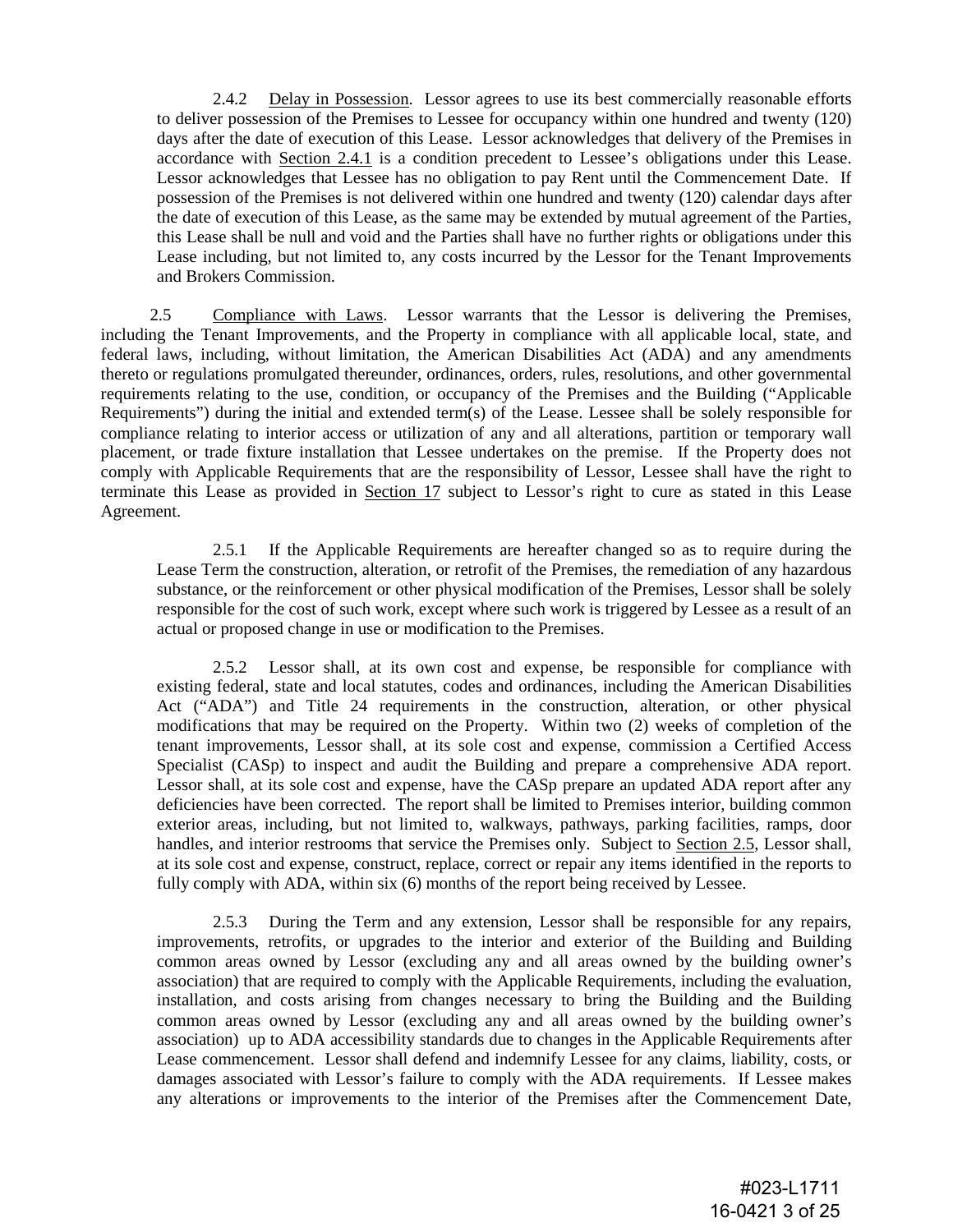Lessee shall, at its sole cost and expense, be responsible for insuring that any alterations or improvements to the Premises made by Lessee comply with Applicable Requirements.

2.6 Vehicle Parking. Lessor shall provide at least twenty-four (24) parking spaces and Lessee shall be responsible for coordinating its parking needs with third parties.

2.7 Quiet Possession. So long as Lessee is not in Default, Lessee shall be entitled to quietly have, hold, and enjoy the Premises during the Term, subject to Lessor's rights under this Lease.

2.8 Use of Premises. Lessee shall use the Premises for the purpose of conducting business and activities permitted by law, including any government operations or uses related thereto.

2.9 Changes to Property. Except for the Premises, Lessor reserves the right to make or allow permanent or temporary changes or replacements to the Property during the Term. Lessor's activities may require the temporary alteration of means of ingress and egress to the Property and the installation of scaffolding and other temporary structures while the work is in progress. Such work shall be performed in a manner reasonably designed to minimize interference with Lessee's conduct of business from the Premises. Notwithstanding the foregoing, Lessor shall not block Lessee's ingress and egress of the Premises.

#### **SECTION 3: RENT.**

3.1 Rent shall be paid in advance on or before the first day of each calendar month. If the Commencement Date or the expiration date of this Lease occurs on a day other than the first or last day of a calendar month, then the rent for the fractional month shall be prorated on the basis of a thirty (30) day month. The rent shall be paid as follows:

| Month       | <b>Monthly Amount</b> | Price per sq. ft. |  |  |
|-------------|-----------------------|-------------------|--|--|
| $1* - 3$    | \$0.00                |                   |  |  |
| $4 - 15$    | \$8,361.81            | \$1.59            |  |  |
| $16 - 27$   | \$8,624.76            | \$1.64            |  |  |
| $28 - 39$   | \$8,887.71            | \$1.69            |  |  |
| $40 - 51$   | \$9,150.66            | \$1.74            |  |  |
| $52 - 63$   | \$9,413.61            | \$1.79            |  |  |
| $64 - 75$   | \$9,676.56            | \$1.84            |  |  |
| $76 - 87$   | \$9,939.51            | \$1.89            |  |  |
| $88 - 99$   | \$10,202.46           | \$1.94            |  |  |
| $100 - 111$ | \$10,465.41           | \$1.99            |  |  |
| 112 - 123   | \$10,748.76           | \$2.04            |  |  |

\*Month 1 starts on Commencement Date.

3.3 Payment of rent shall be made to Lessor at the address stated in Section 1.2 or to such other persons or place as Lessor may from time to time designate in writing. Lessor shall notify Lessee in writing of such designation in accordance with the notice provision in Section 37. Said notice shall become part of this Lease upon acknowledgment in writing by the County Lease Administrator, and no further amendment of the Lease shall be necessary provided that such designation does not conflict with any other provisions of this Lease.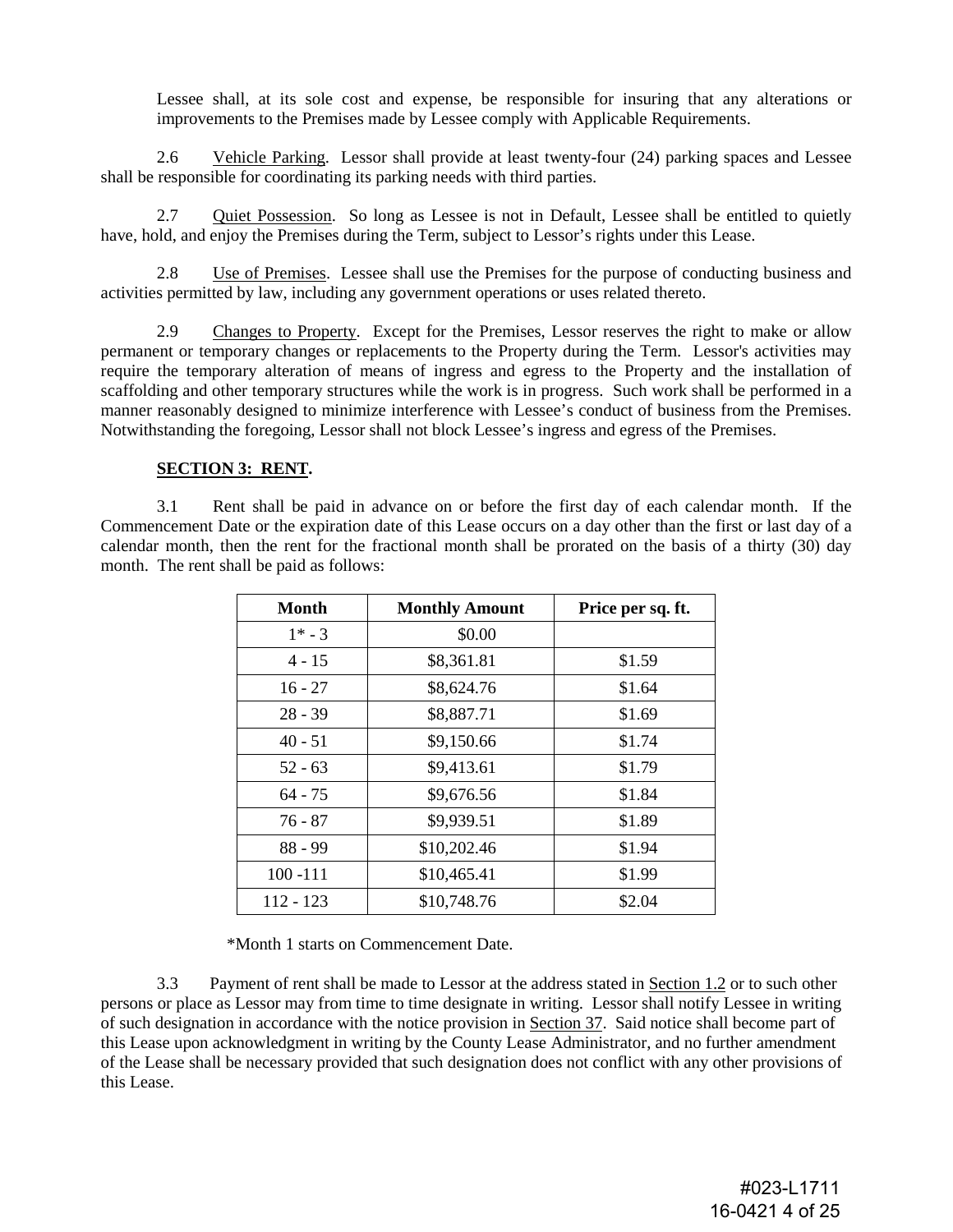**SECTION 4: EARLY ACCESS.** Lessee shall have three (3) weeks early access to the Premises prior to Issuance of Certificate of Completion for installation of Lessee's furniture, fixtures and equipment. Such access shall not impair Lessor's improvement completion or the issuance of the certificate of completion. Lessee agrees to indemnify Lessor from any such impairment including loss of rent, additional construction cost, premise damage, fixture damage, and related expense.

#### **SECTION 5: OPTIONS TO EXTEND.**

5.1 Provided Lessee is not in Default as of the date of exercise or the commencement of the renewal term, Lessee shall be entitled to two (2) options (each, an "Option") to extend the term of the Lease for a period of five (5) years (each, an "Option Term") for all or part of the Premises, on the same terms and conditions of the Lease, except that the Rent at the beginning of each Option Term shall be adjusted five cents (\$0.05) per square foot (psf) above the then currently monthly rental rate for the Building.

5.2 The Option shall be exercised (if at all) by Lessee giving written notice to Lessor at least six (6) months prior to the expiration of the Term, or the first Option Term, as applicable. Lessee's exercise of any option(s) shall be subject to approval by Lessee's Board of Supervisors.

# **SECTION 6: RIGHT OF FIRST OFFER AND RIGHT OF FIRST REFUSAL.**

6.1 Lessee shall have a right of first offer to lease any available space in the Building (subject to the available space being owned by the current or a successor Lessor of Lessee's Premises) throughout the initial and extended term(s) of the Lease. Prior to marketing any or all of the building(s) for lease, Lessor shall deliver written notice to Lessee notifying Lessee of the availability of the building space for lease and setting forth Lessor's proposed rental rate (based on the prevailing fair market value) and other economic terms ("Availability Notice").

6.1.1 Lessor shall not lease space in any or all of the building(s) to any other person or entity until the process set forth in this provision has been fully complied with. Lessee shall have the right, but not the obligation, for a period of twenty (20) business days following receipt of the Availability Notice from Lessor, to elect to lease available space. If Lessee elects to exercise its right to lease available space, written notice of such election shall be given to Lessor within seven (7) business days from the time that Lessee received a copy of the of Lessee's receipt of the Availability Notice from Lessor (the "Offer Period").

6.1.2 Lessee's election to exercise this right of first offer is expressly made contingent upon the Board of Supervisors' approval of the lease of available space at an open and public hearing upon proper legal notice. In the event the Board of Supervisors has not approved to lease the available space within three (3) weeks, then Lessee has waived its right of first offer.

6.2 Lessee shall provide the Lessee with the Right of First Refusal to lease any additional space available at the Building (subject to the available space being owned by the current or successor Lessor of Lessee's Premises) throughout the initial and extended term(s) of the Lease. In the event that the Lessor receives a bonafide offer (which shall be either a formal letter of intent, proposal, or an offer letter) to lease that is acceptable to Lessor, then Lessor shall provide Lessee with a copy of the acceptable offer and upon receipt, Lessee shall notify Lessor within seven (7) business days of its intent to exercise this right.

6.2.1 Lessee's election to exercise this right of first refusal is expressly made contingent upon the Board of Supervisors' approval of the proposed lease of available space at an open and public hearing upon proper legal notice. In the event the Board of Supervisors has not approved to lease the available space within three (3) weeks, then Lessee has waived its right of first refusal.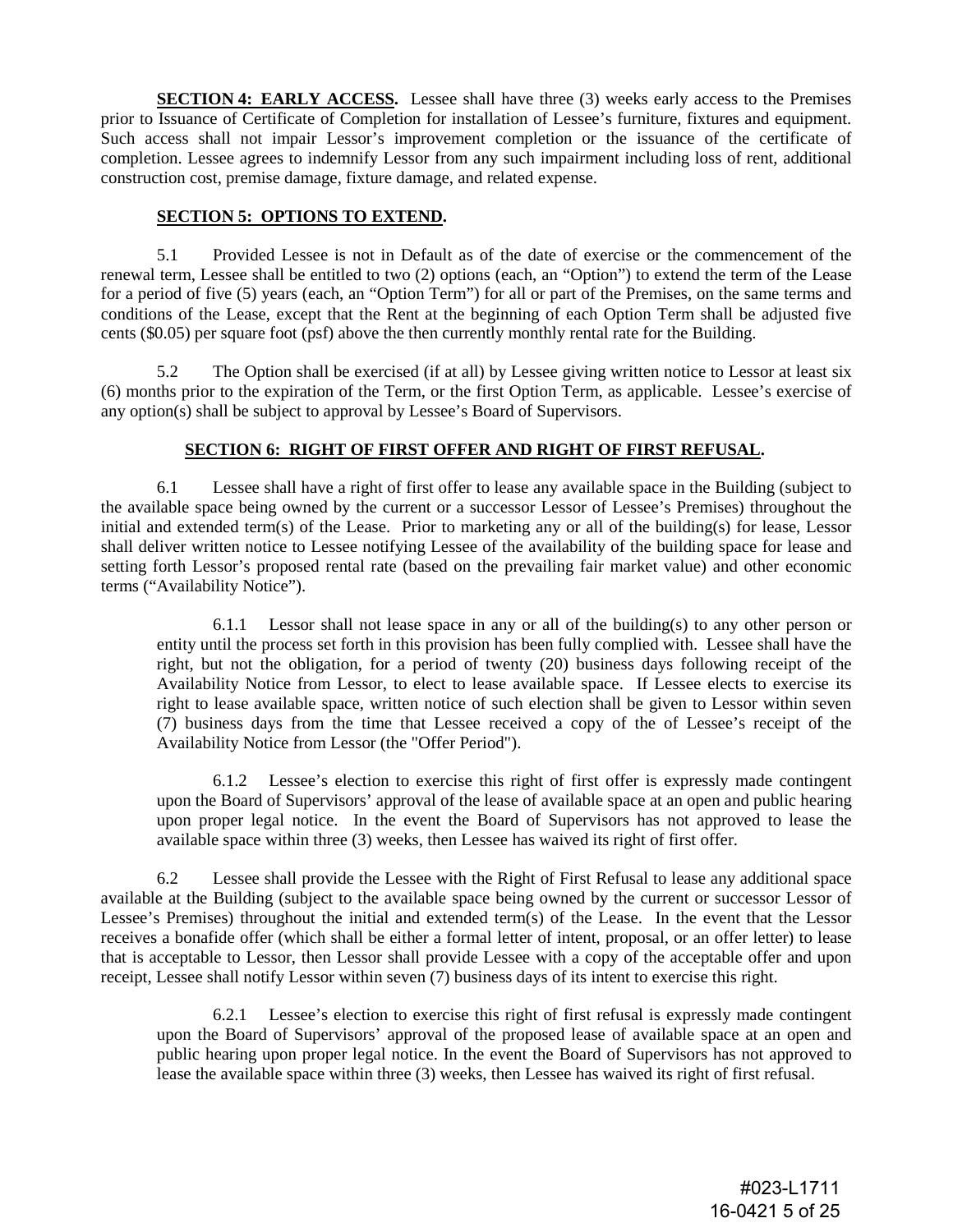# **SECTION 7: ALTERATIONS AND IMPROVEMENTS.**

7.1 Lessor Improvements. Except as otherwise provided in this Lease Agreement, Lessor, at its sole cost and expense, shall construct and provide the Tenant Improvements described in Exhibit "B" and Exhibit "B-1" and related exhibits thereto and any required ADA upgrades. The Tenant Improvement work shall be performed at prevailing wage pursuant to California Labor Code Section 1720.2, as may be amended from time to time.

7.2 Lessee Alterations. With the exception of the Tenant Improvements listed in Exhibit "B" and Exhibit "B-1", Lessee shall not make any alterations to the interior of the Premises without the prior written consent of Lessor, which consent shall not be unreasonably withheld. Lessee, at its own cost, may install in the Premises the equipment needed for telecommunication system and computer terminals including, but not limited to, the following: (a) telephone, internet, and/or cable; (b) key system units; (c) intercom system; (d) security system. Throughout the term of this Lease or any renewal or extension thereof, Lessor shall not charge any coordination or review fee for Lessee's construction of alterations including all expansion space in the Premises. Lessee agrees to indemnify Lessor from any such installation including additional construction cost, premise damage, fixture damage, and related expense.

7.3 With the exception of previously approved relocatable walls and other alterations readily removable without significant damage to the Premises, any alterations permanently affixed to realty, that may be made or installed upon the Premises by either of the parties and that in any manner are attached to the floors, walls, or ceilings, shall become the property of the Lessor and surrendered with the Premises, provided, however, Lessee may remove trade fixtures or equipment if Lessee repairs any damage to the Premises caused by such removal. However, any floor covering that may be cemented or otherwise affixed to the floor of the Premises shall become property of Lessor.

# **SECTION 8: REPAIR AND MAINTENANCE.**

8.1 Unless otherwise noticed of a repair request as herein below stated, throughout the initial and extended term(s) of the Lease, Lessor at its sole cost and expense, shall inspect the Premises semiannually and maintain and repair, or cause to be maintained and repaired, in good working order, repair, and condition:

(a) Systems and Equipment of the Building and Property, HVAC, mechanical and electrical systems, fire safety systems, plumbing;

(b) Foundation, paint, interior and exterior lighting, windows, interior and exterior walls, structural components, and roof of the Building; and

(c) Building and Common Areas.

8.2 Lessor shall respond to all maintenance and service requests within thirty-six (36) hours of written, electronic or telephone notice. Lessor shall use its best efforts to perform minor repairs and/or replacements within forty-eight (48) hours after initial response and inspection by Lessor, except Lessor shall perform its obligations immediately if the nature of the problem presents a material hazard or emergency as determined by Lessee. Any notice or demand concerning a material hazard or emergency may be made orally, by telephone, written, electronic, or otherwise, provided that written confirmation is given within two (2) days after the oral notice or demand is made. For issues that cannot be repaired within forty-eight (48) hours after the initial service request and inspection, the Lessor shall have twelve (12) days after the notice to perform its obligations subject to Lessor's rights and obligations under Section 14.1.2.

8.3 If Lessor does not perform its obligations within the time limitations provided herein, Lessee, after notice to Lessor, may perform the obligations and has the right to be reimbursed for the sum Lessee actually and reasonably expends in the performance of Lessor's obligations. In such event, Lessee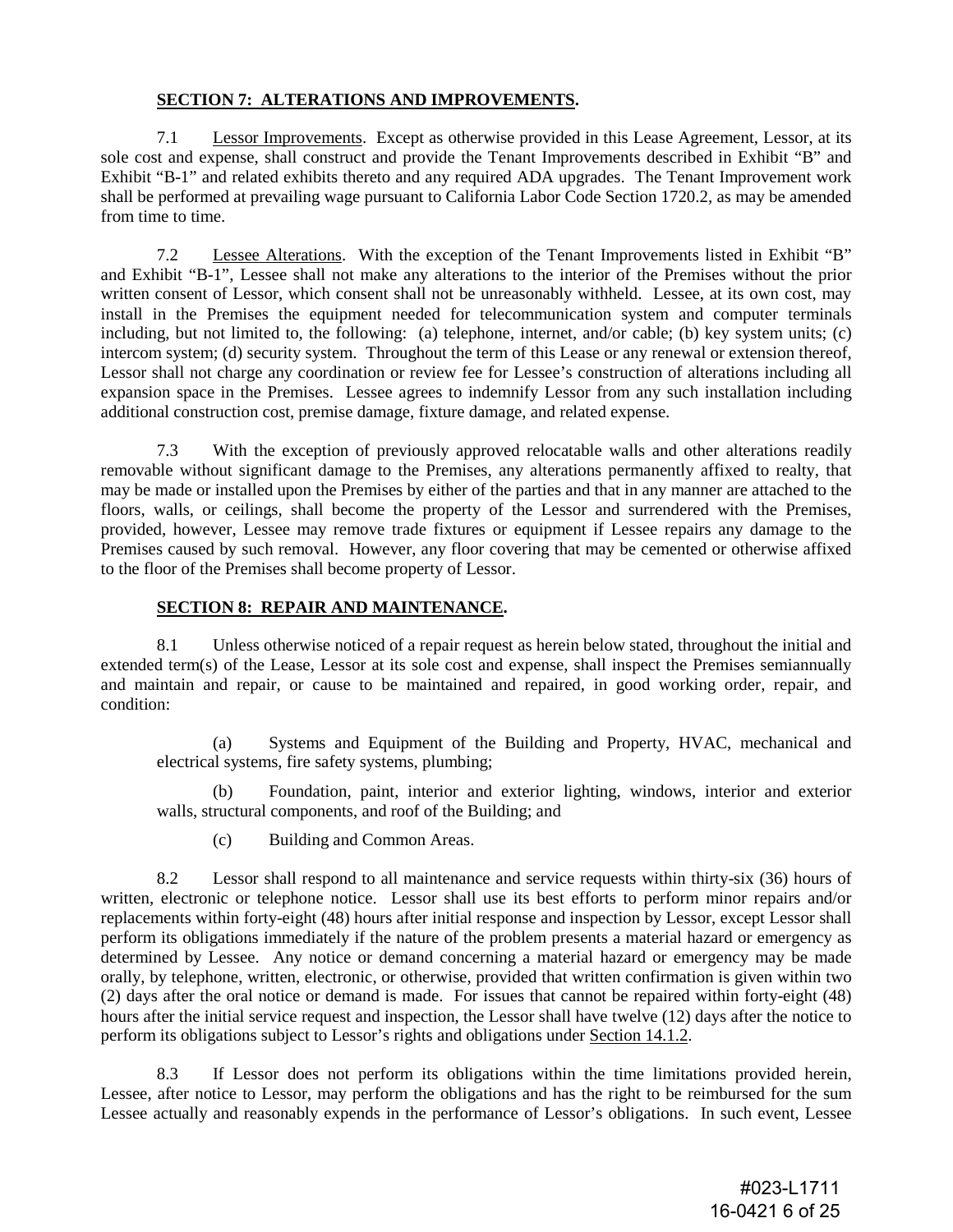agrees to use qualified, licensed repairmen and further agrees to indemnify Lessor from any damages sustained as a result of such Lessee repairs. If Lessor does not reimburse Lessee within thirty (30) days after demand from Lessee, Lessee shall have the right to withhold from future rent due the sum Lessee has expended until Lessee is reimbursed in full.

8.4 Lessor shall contract directly with its janitorial vendor for janitorial services and for replacement and disposal of light bulbs and fluorescent tubes inside the Premises.

8.5 Lessor is responsible for replacement and disposal of light bulbs on the outside of the Premises.

8.6 Lessor shall be responsible for snow and ice removal when the level exceeds four (4) inches or more.

8.7 Lessor shall be responsible for annual cleaning/water spot removal of all exterior windows in the Spring.

#### **SECTION 9: SIGNAGE AND IDENTIFICATION.**

9.1 Subject to applicable property Owner Association restrictions or Covenants, Conditions & Restrictions (CC&R) restrictions and/or requirements if any, Lessee shall require the following sign identity rights and will pay for all costs associated with installing:

- (a) Building Signage;
- (b) On the Monument sign; and
- (c) Eyebrow signage above Lessee's entryway.

#### **SECTION 10: BUILDING SERVICES, UTILITIES, TAXES AND ASSESSMENTS.**

10.1 Lessor shall furnish the Premises with the following utilities and services:

(a) Heating, ventilation, and air conditioning ("HVAC") for the comfortable occupancy of Premises for general office purposes, subject to any energy conservation or other regulations which may be applicable from time to time. The HVAC system shall be inspected each year by a qualified inspector. Lessor shall notify Lessee when the inspection shall occur and shall provide Lessee with a copy of the inspection report within ten (10) days of receipt by Lessor. Lessor at its sole cost and expense, shall correct any problems identified in the inspection report. In the event any such problem is the fault of Lessee, Lessee shall indemnify Lessor from all related repair costs. Lessor is responsible for replacement of the HVAC filters quarterly and the cleaning of the HVAC vents semiannually or as otherwise needed or required.

(b) Water and sewer suitable for the intended use of the Premises. Lessor shall be responsible for the ongoing monthly costs of the service.

(c) Propane and/or natural gas. Lessor shall be responsible for the ongoing monthly costs of the service.

(d) Right of access to, from and within the Building (including a pathway to the Premises) to Lessee and/or its telecommunication companies, including but not limited to local exchange telecommunications companies and alternative access vendor service companies, for the installation and operation of Lessee's telecommunication systems, including but not limited to voice, video, data, and any other telecommunication services provided over wire, fiber optic, microwave, wireless, and any other transmission systems, for part or all of Lessee's telecommunications to, from and within the Building and Premises.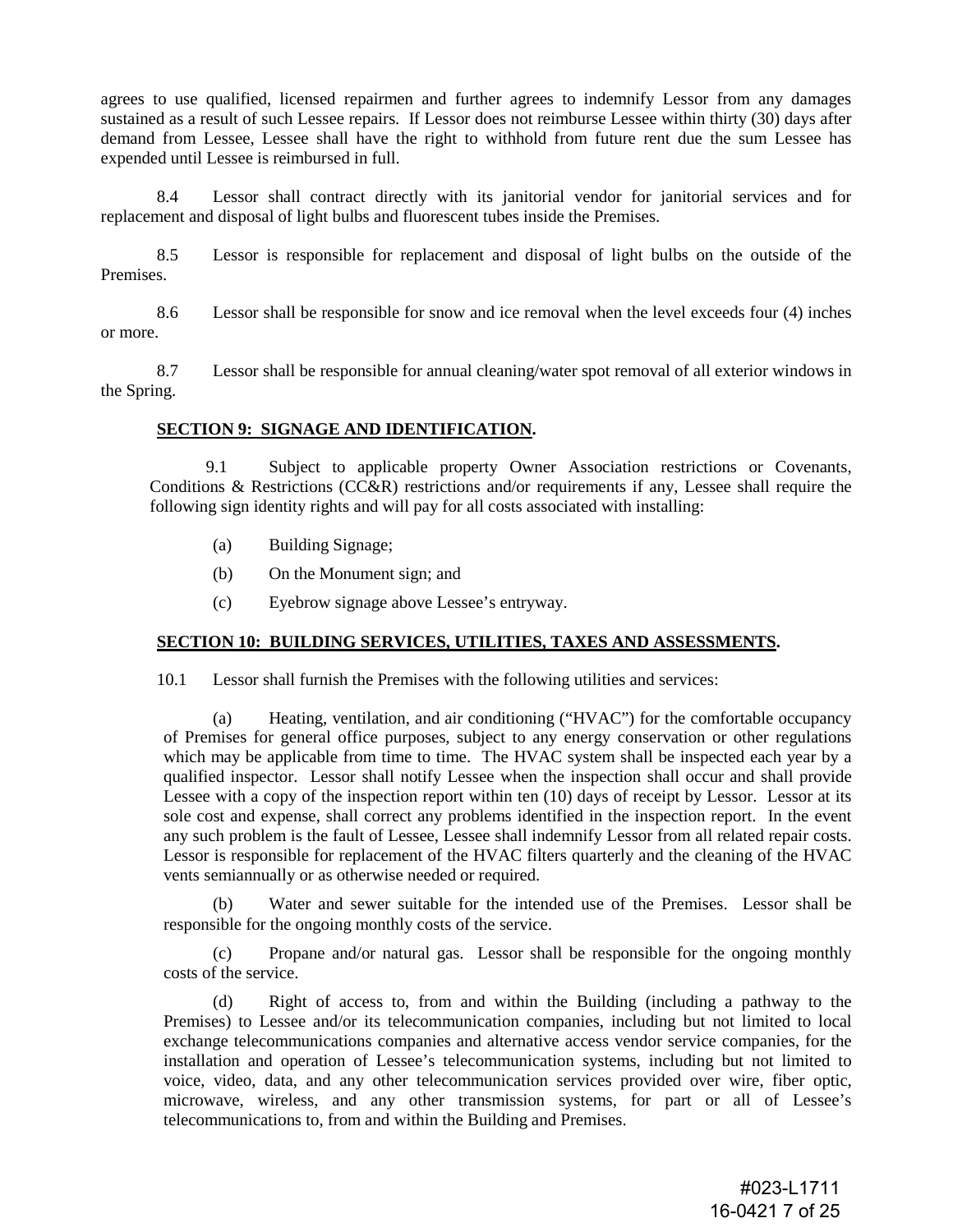(e) Telephone and/or fiber optic to the Premises. Lessee shall be responsible for the ongoing monthly costs of the service.

(f) Electrical current for routine lighting and the operation of general office machines such as personal computers, copy machines, printers, office equipment, and the like, which use 110 volt electric power. Lessee shall be responsible for the ongoing monthly cost of the service.

Security Access Control System for the Premises. Lessee shall be responsible for the ongoing monthly costs of the service.

(h) Maintenance costs and expenses related to Lessee's telecommunication system as described herein shall be the sole responsibility of Lessee.

10.2 Lessee shall have the option, at its sole cost and expense, to install and operate a satellite antenna dish and cables thereto on the roof or exterior of the Building at no charge. Lessee shall be responsible for the installation and removal of the satellite antenna dish and cables thereto and any necessary repair to the Building due to their installation and removal. Lessee agrees to use qualified antenna and cable installation personnel and further agrees to indemnify Lessor from any and all property damages and personal injury claims, sustained as a result of Lessee installation, removal and operation thereof.

10.3 Lessee agrees to reasonably cooperate with Lessor, and to abide by all regulations and requirements which Lessor may prescribe for the proper functioning and protection of the Building's HVAC, electrical, and plumbing systems.

10.4 Unless due to any fault on the part of Lessee, its employees or agents, or to any fault beyond the control or fault of Lessor, Lessee's obligation to pay rent shall abate proportionately during any period in which Lessee's access to, or use of the Premises for their intended purpose is so impaired that Lessee cannot, and actually does not, use substantially all of the Premise for a period in excess of ten (10) consecutive business days; the rent abatement in such case to commence as of the eleventh  $(11<sup>th</sup>)$  business day. Lessee shall give Lessor notice of any such interruption of access, use, or service prior to Lessee ceasing to use all or any portion of the Premises. If such interruption or discontinuation in services continues beyond thirty (30) consecutive business days, Lessee has the right to prorate monthly rent based on that percentage of the Premises that is unusable until such interruption or discontinuation of services is remedied by Lessor. If such interruption or discontinuation in services continues beyond sixty (60) consecutive business days, Lessee has the right to terminate the Lease.

10.5 In the event that building services provided by Lessor under the Lease are discontinued due to Lessor's failure to pay, Lessee shall have the option to assume payment for such building services, in which event Lessee will be entitled to a rent credit equal to the amount thus paid by Lessee, plus ten percent (10%) annual interest, which shall be applied against the first installments of rent due under the Lease until the obligation is fully satisfied.

10.6 Lessor shall pay all real property taxes, special taxes and assessments on or attributable to the Premises.

10.7 Building Services. Lessor shall also be solely responsible for the cost of providing the following services to the Property and Premises:

- (a) Building and Liability Insurance
- (b) Real Property Taxes
- (c) Landscaping
- (d) Pest Control/Extermination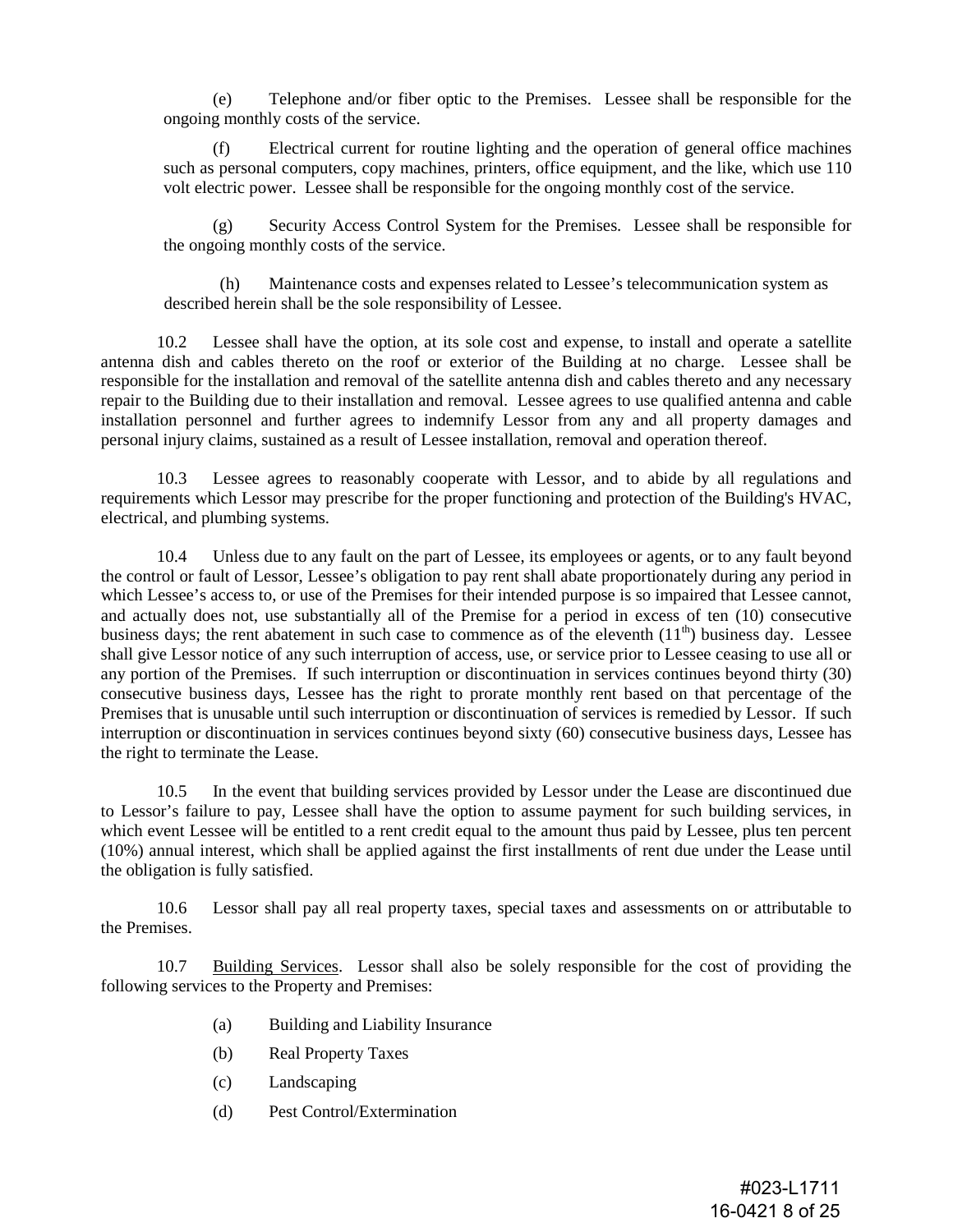- (e) HVAC Filters
- (f) Fire System Monitoring

# **SECTION 11: ASSIGNMENT AND SUBLETTING.**

11.1 Restriction on Assignment and Subletting. This Lease shall not be assigned by either party without the written consent of the other party, which consent shall not be unreasonably withheld. The party requesting assignment or subletting ("Transfer") of the Lease shall provide the other party with prior written notice of the proposed Transfer containing the items specified in Section 11.2 below. Within ten (10) business days after receipt of the Transfer notice, the other party shall notify the requesting party of its election to (a) approve the requested Transfer or (b) disapprove the requested Transfer, which disapproval shall specify the reasons for such disapproval. Notwithstanding the foregoing neither an assignment or sublet of the Lease by Lessee to any agencies, departments, affiliates, or contractors of Lessee, nor a sale of the subject Premises by Lessor shall constitute a Transfer and shall only require written notice to the other party herein but not consent.

11.2 Documentation Required. The Transfer notice shall be accompanied by each of the following:

(a) A copy of all proposed Transfer documents.

(b) A statement setting forth the name, address and telephone number of the transferee, and all principal owners of the transferee.

(c) For any sublease, a description of the portion of the Premises to be sublet.

11.3 In the event of any Transfer by any Lessor of its interest, Lessor shall be relieved from all liability accruing from and after the date of the transfer or conveyance, but shall not be released from the obligation to indemnify Lessee for acts or omission occurring prior to the transfer unless so released by Lessee in writing. Upon any conveyance of title to the Property, the grantee or transferee shall be deemed to have assumed Lessor's obligations to be performed under this Lease from and after the date of such conveyance.

11.4 Lessor and Lessee shall share equally in any profit or loss made from the Transfer of the Lease by Lessee. In the event of any Transfer by Lessee of its interest Lessee shall not be relieved from all liability accruing from and after the date of transfer or conveyance, including the obligation for rent and the obligation to indemnify Lessor for acts or omissions occurring prior to the transfer unless so released by Lessor in writing.

# **SECTION 12: INSURANCE.**

12.1 Prior to Commencement Date, Lessor shall furnish to Lessee proof of a policy of insurance issued by an insurance company that is acceptable and satisfactory to Lessee's Risk Manager and documentation evidencing that Lessor maintains insurance that meets the following requirements:

(a) Commercial General Liability insurance of not less than \$1,000,000 combined single limit per occurrence for bodily injury and property damage and a \$2,000,000 aggregate limit.

(b) Workers' Compensation and Employers' Liability Insurance covering all employees of Lessee as required by law in the State of California.

(c) Property insurance on real property covered by this Lease under a standard "all Risk" policy. The policy shall insure for not less than ninety percent (90%) of the replacement value of the property.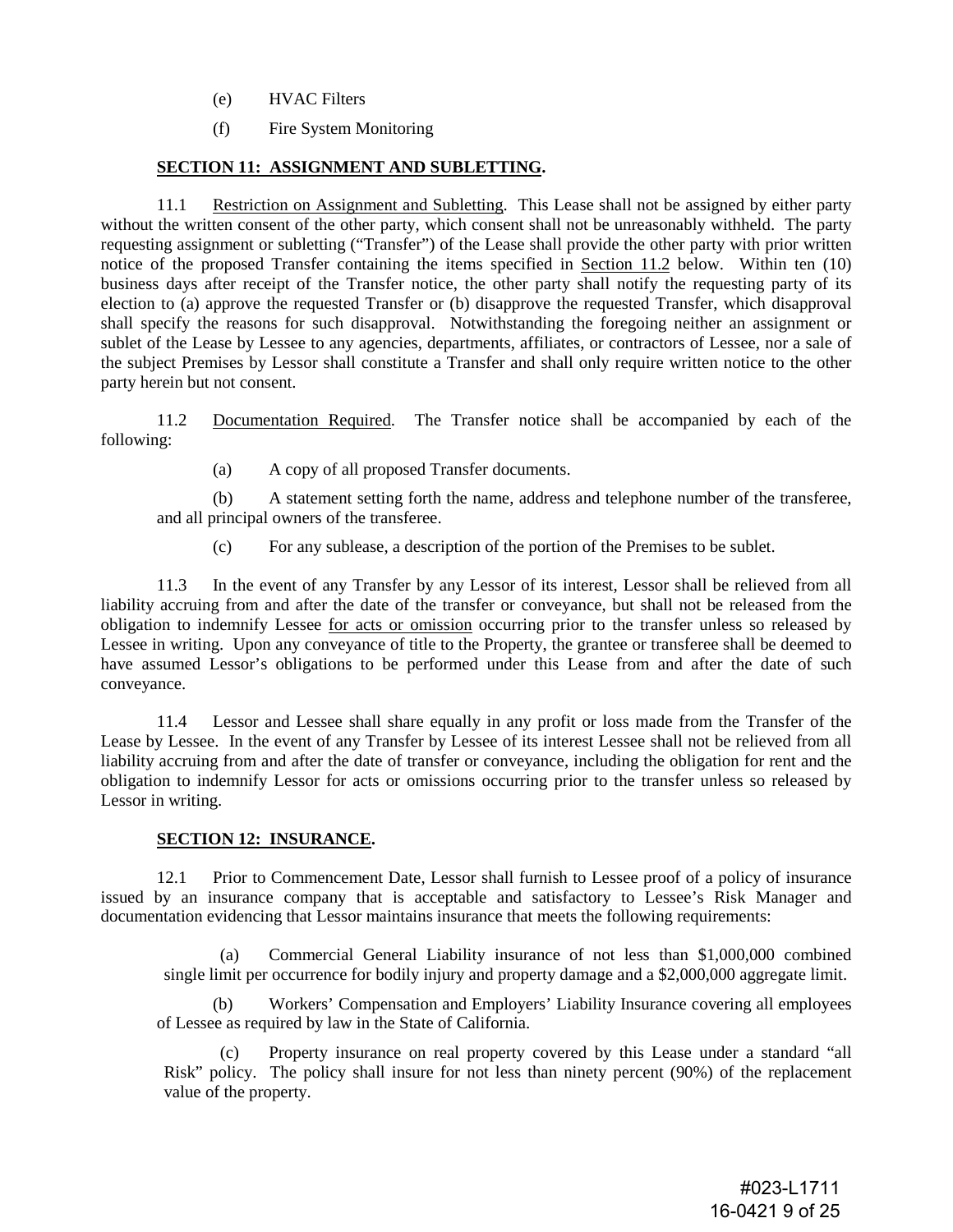(d) The certificate of insurance must include a provision stating that insurer will not cancel insured's coverage without thirty (30) days written notice to Lessee.

12.2 Lessor shall maintain the required insurance in effect at all times during the Term of this Lease. In the event said insurance expires at any time during the Term, Lessor agrees to provide at least thirty (30) days prior to said expiration date, a new certificate of insurance evidencing insurance coverage as provided for herein for not less than the remainder of the Term of the Lease, or for a period not less than one (1) year. New certificates of insurance are subject to the approval of the Lessee. If Lessor fails to maintain in effect at all times the insurance coverage specified herein, Lessee may, upon Lessors failure to cure within fifteen (15) days of written notice from Lessee of such insurance lapse, in addition to any other remedies it may have, terminate this Lease.

12.3 The Lessee is self-insured for General Liability, Workers' Compensation and Employers Liability. In the event Lessee decides not to self-insure, Lessee shall furnish to Lessor proof of policies issued by an insurance company that is acceptable and satisfactory to Lessor and documentation evidencing that Lessee maintains insurance that meets the following requirements:

(a) Commercial General Liability insurance of not less than \$1,000,000 combined single limit per occurrence for bodily injury and property damage and a \$2,000,000 aggregate limit.

(b) Workers' Compensation and Employers' Liability Insurance covering all employees of Lessor as required by law in the State of California.

# **SECTION 13: INDEMNITY.**

13.1 Lessee shall defend, indemnity and hold Lessor harmless from and against any and all losses, damages, claims, suits, costs, and liability for damages of every name, kind and description, including reasonable attorney's fees, brought for, or on account of any damage to property or injury to any person or death of any person, or any economic or consequential losses occurring in, on, or about the Premises or any part thereof, caused by, arising out of, or in connection with the performance under this Lease by Lessee, its officers and employees, except to the extent such damage or injury is caused in whole or in part by the negligence or willful misconduct of Lessor, its employees, agents or contractor.

13.2 Lessor shall defend, indemnify and hold Lessee harmless from and against any and all losses, damages, claims, suits, costs, and liability for damages of every name, kind and description, including reasonable attorney's fees, incurred, brought for, or on account of any damages to property or injuries to or death of any person, or any economic or consequential losses which are claimed to or in any way caused by, arise out of, or are connected with the operations, acts, omissions, or performance under this Lease by Lessor, its employees, agents or contractors, except to the extent such damage or injury is caused by the negligence or willful misconduct of Lessee, its officers and employees.

# **SECTION 14: DAMAGE OR DESTRUCTION; EMINENT DOMAIN.**

14.1 Damage or Destruction. If any part of the Premises or the Property is damaged by fire, Hazardous Substance Condition, or other casualty and the damage affects Lessee's use or occupancy of the Premises, Lessee shall give prompt notice to Lessor, and Lessor shall repair such damage with reasonable diligence. Except as provided herein, Lessor shall, at its sole cost and expense, restore or repair the Premises diligently and to their condition immediately prior to the damage. If such casualty occurs and a portion of the Premises is still usable by Lessee, the rent shall be abated and prorated on a square footage basis of usable space until the Premises are restored to their original condition.

14.1.1 In the event of damage or destruction or Hazardous Substance Condition to the Premises or the Property and a portion of the Premises is still usable, the rent payable by Lessee for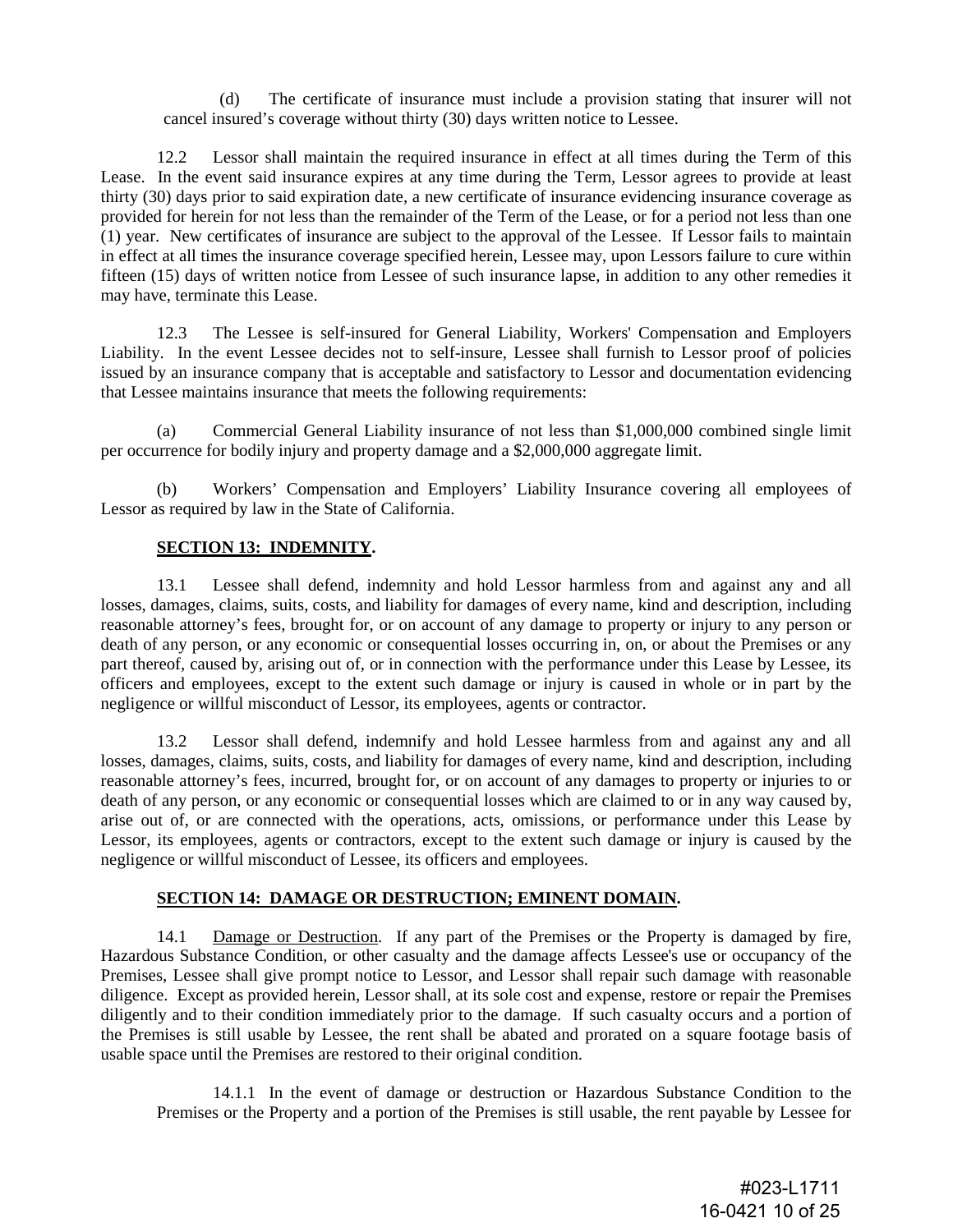the period required for the repair or remediation of such damage shall be abated and prorated on a square footage basis of usable space until the Premises are restored to their original condition immediately prior to the damage.

14.1.2 If Lessor is obligated to repair or restore the Premises and does not commence, in a substantial and meaningful way, such repair, remediation, or restoration of the Premises within ninety (90) days after such obligation shall accrue, Lessee may at any time prior to the commencement of such repair or restoration give written notice to Lessor and to any Lenders, of which Lessee has actual notice, of Lessee's election to terminate the Lease on a date not less than sixty (60) days following the giving of such notice. If Lessee gives such notice and repair or restoration is not commenced within thirty (30) days thereafter, this Lease shall terminate as of the date specified in said notice. If the repair or restoration is commenced within such thirty (30) days, this Lease shall continue in full force and effect. "Commence" shall mean the beginning of the actual work on the Premises. Actual work shall include but not be limited to demolition of damaged structures or parts thereof, site surveys, architectural drafting of plans, insurance inspections and claim processing, repair equipment positioned on site, repair or replacement materials placed on site, and the application for city or county tear down and repair permits.

14.1.3 Exceptions to Obligation to Rebuild. Notwithstanding the above, this Lease may be terminated by Lessor in any of the following situations:

(a) If substantial alteration or reconstruction of the Property or Premises is required as a result of the damage, to an extent exceeding forty percent (40%) of the full insurable value thereof.

(b) If the damage to the Property or Premises is caused by the negligence or willful misconduct of Lessee, its employees or agents.

(c) If existing laws do not permit the Premises to be restored to substantially the same condition as they were in immediately before the destruction.

(d) If the damage occurs during the last six (6) months of the Lease Term and the repair, reconstruction, or restoration of the Premises will take more than six (6) months to complete.

Any such election to terminate this Lease shall be exercised by notice to Lessee delivered within 60 days after the occurrence of the event of casualty causing such damage. The notice shall specify the date of termination, which shall be at least sixty (60) days after such notice is given. If Lessor gives such notice of termination, this Lease shall terminate as of the date specified, and all rent shall be prorated to the later of the date of termination or Lessee's vacation of the Premises.

14.1.4 Lessee's Right to Terminate. If the Premises are rendered unusable for the conduct of Lessee's business by reason of such damage, Lessor shall give Lessee a reasonable estimate of the time required for repair within forty-five (45) days after the date of damage. If Lessor reasonably estimates that the time needed for repair will extend more than nine (9) months after the date of damage, then Lessee shall have the right to terminate this Lease by giving written notice within fifteen (15) days after receipt of Lessor's estimate. The termination shall be effective ten (10) days after the date such notice of termination is given.

14.2 Damage Caused by the Negligence or Willful Act of Lessee. The termination by Lessee pursuant to Section 16.1 shall not relieve Lessee from liability for any damage caused by Lessee', Lessee's employees or agent due to negligence or willful acts causing such damage, including but not limited to Lessor's claims for property damage, lost profits, lost rents, out of pocket construction or repair costs, and any other damage, claim or loss relating to such damage.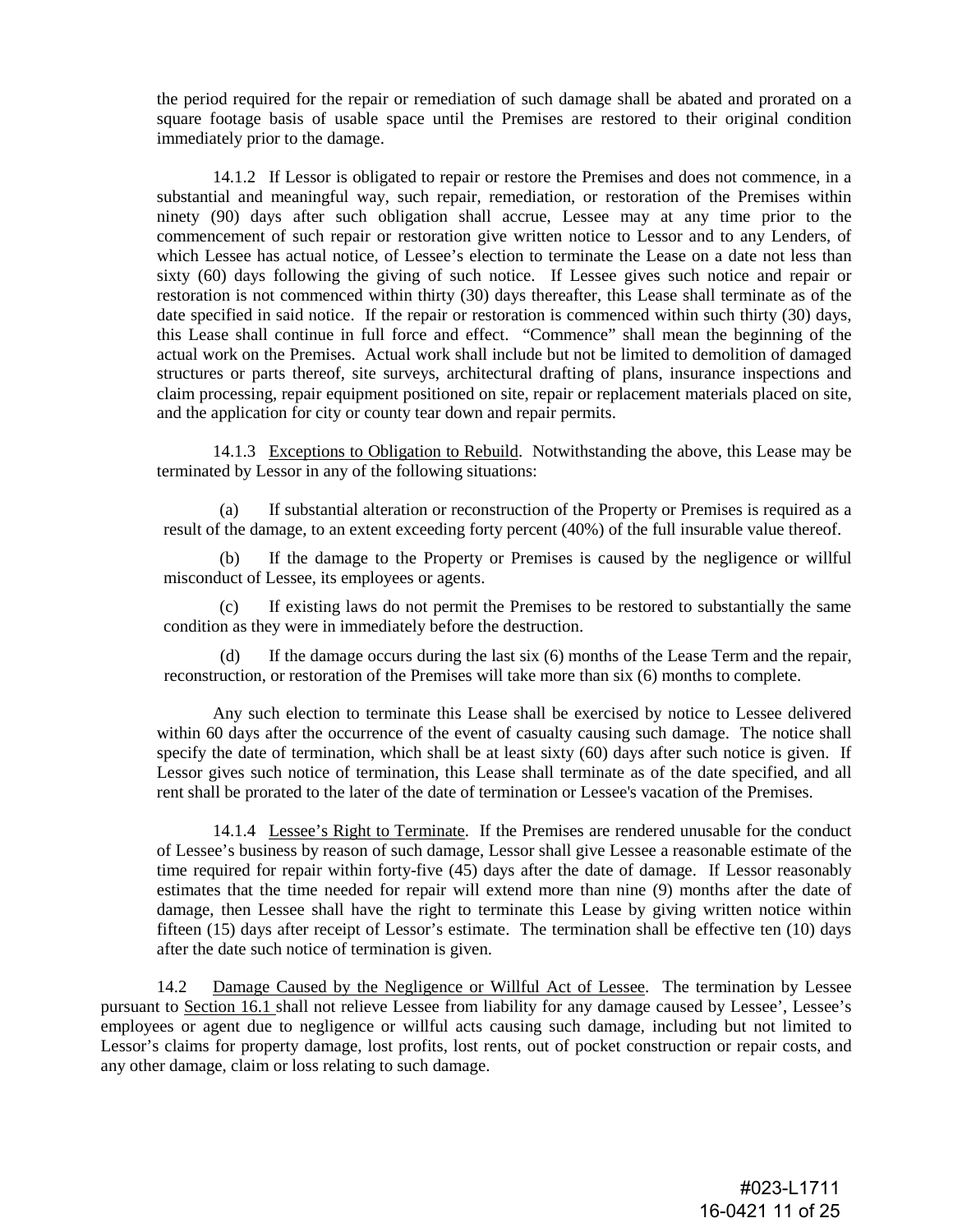14.3 Eminent Domain. If the Property or Premises, or such portion thereof shall be taken for public or quasi-public purpose by any lawful power or authority by exercise of the right of appropriation, condemnation, or eminent domain, or sold to prevent such taking, either party shall have the right to terminate this Lease effective as of the date possession is required to be surrendered to said authority.

14.3.1 Lessee shall not assert any claim against Lessor or the taking authority for any compensation because of such taking and Lessor shall be entitled to receive the entire amount of any award without deduction for any estate or interest of Lessee. However, Lessee shall not be precluded from claiming from the condemning authority any compensation to which Lessee may otherwise lawfully be entitled in respect to personal property or fixtures belonging to Lessee, or for relocating to new space, or for the unamortized portion of any Tenant Improvements installed in the Premises to the extent they were paid for by Lessee or for the loss of goodwill.

14.3.2 In the event of taking of less than the entire Premises, Lessee may elect to terminate the Lease by giving thirty (30) days written advanced notice to Lessor. If Lessee does not so elect, Lessor shall promptly proceed to restore the Premises (including the Tenant Improvements and any Lessee's alterations) to substantially their same condition prior to such partial taking and a proportionate allowance shall be made to Lessee for the rent corresponding to the time during which, and to the part of the Premises of which Lessee shall be so deprived on account of such taking and restoration. Notwithstanding the foregoing, if the costs of restoration exceed the portion of the condemnation award allocated to restoration costs, Lessor may elect to terminate this Lease unless Lessee elects to pay such excess.

#### **SECTION 15: DEFAULT.**

15.1 The occurrence of any one or more of the following shall be deemed a default by Lessee, or as and where the context allows, by Lessor:

15.1.1 Abandonment or Vacation of Premises. Abandonment or vacation of the Premises by Lessee, together with the non-payment of rent, for a continuous period in excess of thirty (30) consecutive days.

15.1.2 Nonpayment of Rent. Lessee's failure to pay rent when due, if the failure continues for ten (10) days after written notice has been given to Lessee. Lessee shall be entitled to cure such default within thirty (30) days after written notice has been provided.

15.1.3 Other Obligations. Except as otherwise expressly provided in this Lease, the failure to perform any other provisions or obligations under this Lease if the failure to perform is not cured within thirty (30) days after written notice has been given to the defaulting party. The time to cure may be extended at the discretion of the party giving notice. Any extension of time to cure must be in writing, prepared by the party in default for signature by the party giving notice and must specify the reason(s) for the extension and the date on which the extension of time to cure expires.

15.2 Notice given under this Section 15.2 shall specify the alleged default and applicable lease provisions, and shall demand that the defaulting party perform the provisions of this Lease or pay the rent that is in arrears, as the case may be, within the applicable period of time. No such notice shall be deemed a forfeiture or a termination of this Lease unless the party giving notice so elects in the notice, or the party giving notice so elects in a subsequent written notice after the time to cure has expired. Lessee agrees to give Lessor's lenders, by registered or certified mail, return receipt requested, a copy of any notice of default served upon Lessor, provided that prior to such obligation to give notice, Lessee has been notified, in writing of the addresses of the Lenders. Lessee further agrees that if Lessor shall have failed to cure such default within the time provided in this Lease, then before Lessee pursues its other remedies, Lessor's lenders shall

> #023-L1711 16-0421 12 of 25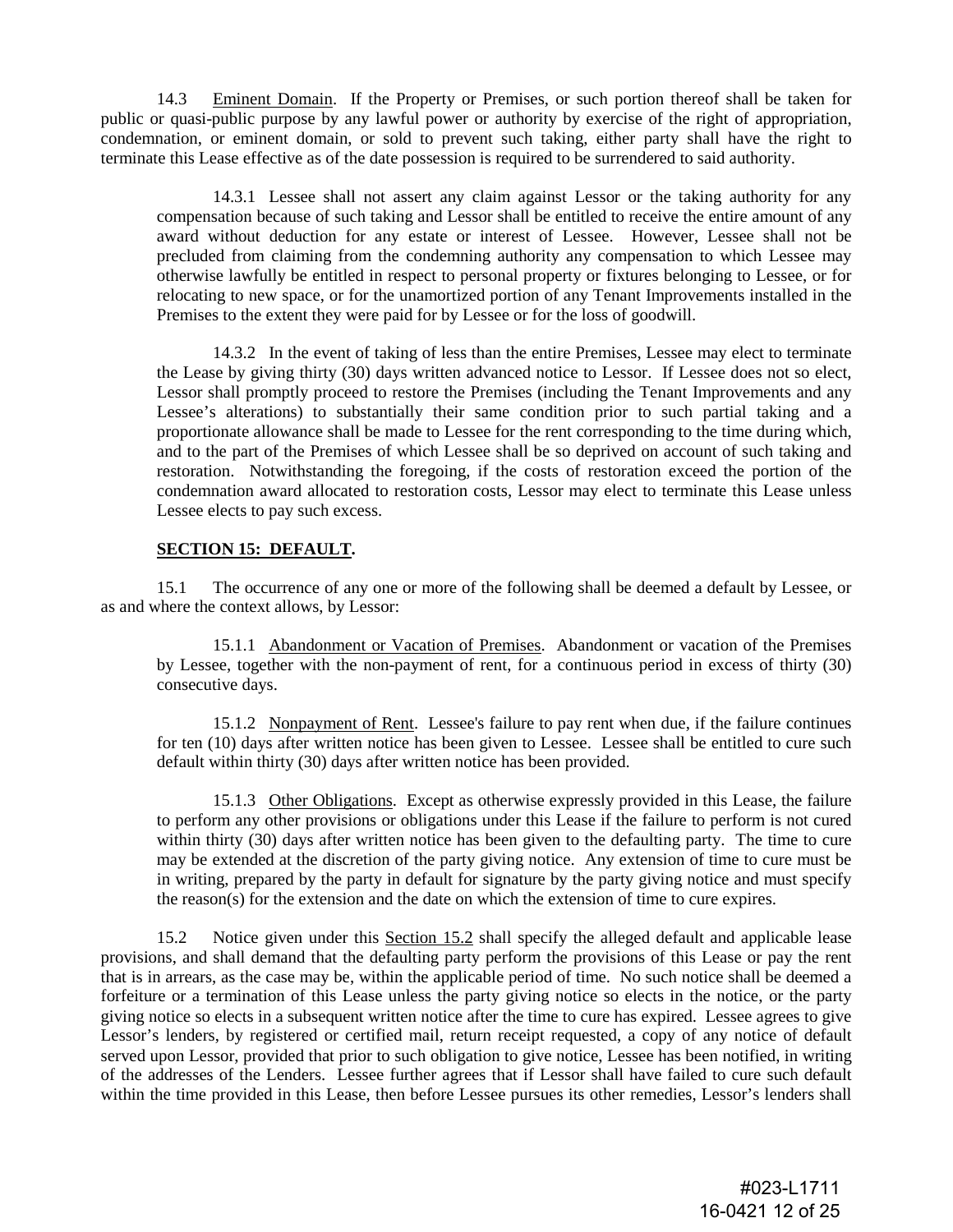have an additional thirty (30) days (the "Lender Cure Period") within which to cure the default on behalf of Lessor.

#### **SECTION 16: REMEDIES UPON DEFAULT.**

16.1 Termination. In the event of a default, the non-defaulting party may elect to terminate this Lease or can cure the default at the defaulting party's cost. The election to terminate may be stated in any notice served upon the defaulting party.

16.2 Any sum paid by the non-defaulting party to cure the default shall be due within five (5) days of notice of such sum, and if paid at a later date shall bear interest at the maximum rate permitted by law. Lessee shall have the right to withhold from future rent due the sum Lessee has expended until Lessee is reimbursed in full for the sum and interest on it.

16.3 Remedies Cumulative. All rights, privileges and elections of remedies are cumulative and, to the extent permitted by law, are in addition to and do not in any manner limit other remedies set forth in other sections of this Lease.

# **SECTION 17: TERMINATION.**

- 17.1 This Lease may be terminated upon the occurrence of one or more of the following:
	- (a) The failure to remedy any default or breach of any provisions of this Lease.
	- (b) The failure to comply with any provisions of this Lease.
	- (c) Damage or destruction, or condemnation of the Premises as specified in Section 14.
	- (d) In the case of bankruptcy, voluntary or involuntary, or insolvency of either party.

17.2 Non-Appropriation. Lessee's business operations are funded by federal, state, county, local, and/or private foundations ("Funding Sources"). Pursuant to Section 18, Article XVI of the California Constitution, and notwithstanding any provisions in this Lease, if during the Term of the Lease, the Funding sources reduce, eliminate, withhold, fail to allocate, or make unavailable to Lessee sufficient funds for Lessee's continued operations and/or administration of programs at the Premises or to meet the obligations of this Lease, Lessee shall have the right to terminate this Lease upon ninety (90) days written notice of such termination to Lessor. If Lessee exercises the right to terminate, Lessee shall pay a penalty equal to two hundred thousand dollars (\$200,000.00) straight lined over the first one hundred and twenty (120) months after the first three (3) months of "free" rent of the Lease ("Fee"). The Termination Penalty shall only apply if the Lessee terminates the Lease in the first one hundred and twenty (120) months after the first three (3) months of "free" rent of the Lease Term. If Lessee terminates this Lease after the first one hundred and twenty (120) months after the first three (3) months of "free" rent of the Lease Term, there shall be no termination penalty or further financial obligations by the Lessee. The Termination Penalty schedule is attached to this Lease as Exhibit "C".

# **SECTION 18: SUBORDINATION AND ATTORNMENT.**

18.1 Subordination. At the election of the Lessor or any first mortgagee with a lien on the property or any ground lessor with respect to the property, this Lease shall be subject to and subordinate the lien of any mortgage or deed of trust which may now exist or hereafter be executed for which the Building, land, ground leases or underlying leases, or Lessor's interest or estate in any said items is specified as security. If requested by Lessor, Lessee agrees to execute and deliver to Lessor, within ten (10) business days after written demand therefor, and in the form requested by Lessor or such further instruments confirming the subordination of this Lease to the lien of any such mortgage or deed trust as may be requested by Lessor or any Lender from time to time. Any failure or refusal of Lessee to execute such instrument,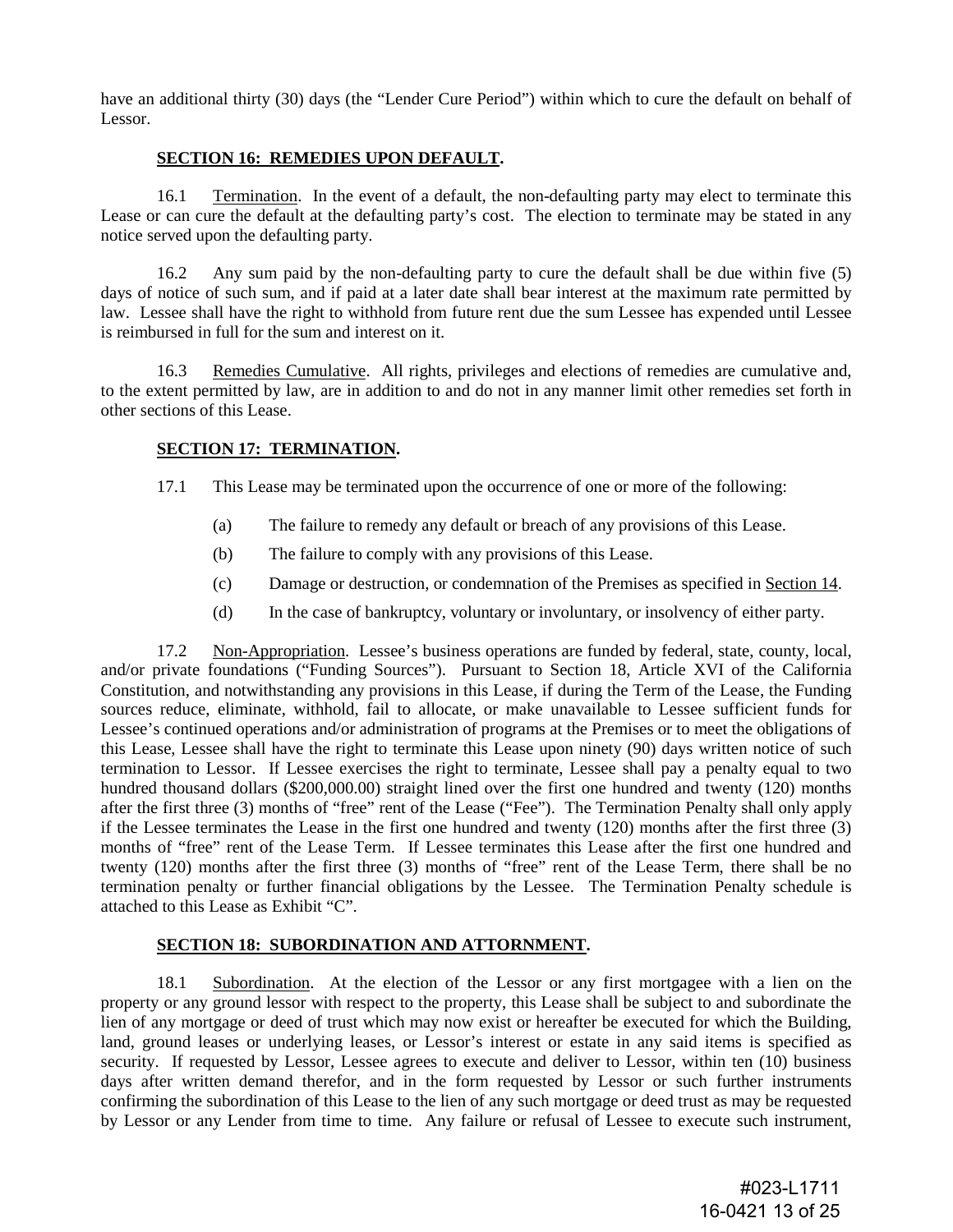which incorporates Lessee's reasonable changes, within ten (10) business days, shall constitute a default. However, Lessor agrees that as a condition to any subordination of this Lease to any future mortgage, deed of trust or ground lease, Lessee shall first receive a subordination, attornment and non-disturbance agreement from such lender or ground lessor on commercially reasonable terms.

18.2 Attornment. In the event of the foreclosure of any mortgage or cancellation, Lessee, at the request of the then successor to the Lessor following such event, shall attorn to and recognize the successor (herein referred to as the **"***Successor Lessor***"**), as Lessor under this Lease. Lessee agrees to execute and deliver at any time upon request of any Lender or purchaser, and the successors of either, any instrument reasonably requested to further evidence such attornment.

18.3 Non-Disturbance Protection. Notwithstanding anything to the contrary contained herein, Lessee's obligations to subordinate its rights hereunder to any future mortgage or to attorn to any future lender shall be conditioned upon Lessor's obtaining from the Lender (upon request from Lessee) a nondisturbance agreement in such other commercially reasonable form as may be acceptable to Lessor's lender providing in substance that: (i) so long as Lessee is not in default under this Lease, Lessee's tenancy will not be disturbed, nor its rights under this Lease affected by, any default under such mortgage nor shall Lessee be named as a defendant in any foreclosure proceeding (unless the Lender is legally required to do so), (ii) any Successor Lessor shall assume the obligations of Lessor under this Lease accruing thereafter, and (iii) the non-disturbance agreement shall be binding upon and inure to the benefit of the successors or assigns of the parties thereto.

**SECTION 19: LESSEE'S DEFAULT.** Neither party shall be deemed to be in default in the performance of any obligation required of it under this Lease unless such party has failed to perform such obligation within thirty (30) days after receipt of written notice from the non-defaulting party to the party in default, specifying the obligation in question and the manner in which the defaulting party has failed to perform the obligation. If the nature of the defaulted obligation is such that more than thirty (30) days are reasonably required for its performance, the party receiving the notice of perform the obligation shall not be in default if such party commences to cure the default within ten (10) business days after receipt of notice and proceeds to completion with reasonable promptness. In the event of Lessee's default, this Lease shall continue in effect for so long as Lessor does not terminate Lessee's right to possession, and Lessor may enforce all its rights and remedies under this Lease, including the right to recover rent as it becomes due. If the Lessee's right to possession is terminated due to an uncured default by Lessee, the Lessor shall be entitled to a remedy of installments of the agreed upon base rent payments as it becomes due over the term of the Lease, less all base rent received from a replacement Lessee, if any, during the remainder of Lessee's term, plus damages relating to remarketing the Premises, which shall include broker leasing commissions, related marketing costs not to exceed one thousand dollars (\$1,000.00), and tenant improvement dollars other damages arising from the Lessee's uncured default.

# **SECTION 20: ENTRY AND ACCESS.**

20.1 Lessor and its agents or representatives may enter the Premises only in case of emergencies or required maintenance and/or repairs of the Premises. Any inspection, entry or access to the Premises shall be coordinated through Lessee's management or personnel and with no less than 24 hours prior notice. Access to the Premises will be under supervision and accompanied at all times by Lessee's employees. All work shall be done as expeditiously as reasonably feasible so as to cause as little interference to Lessee as reasonably possible. Lessor shall at all times have a key to all doors providing entry to the Premises, but excluding Lessee's vaults, safes, files, or security rooms, and any areas designated by Lessee, as to which Lessee shall provide Lessor with supervised access for the purpose of Lessor performing its obligations under the Lease.

20.2 Lessee shall have access twenty-four (24) hours per day, seven (7) days per week, fifty-two (52) weeks per year to the Premises and the Building.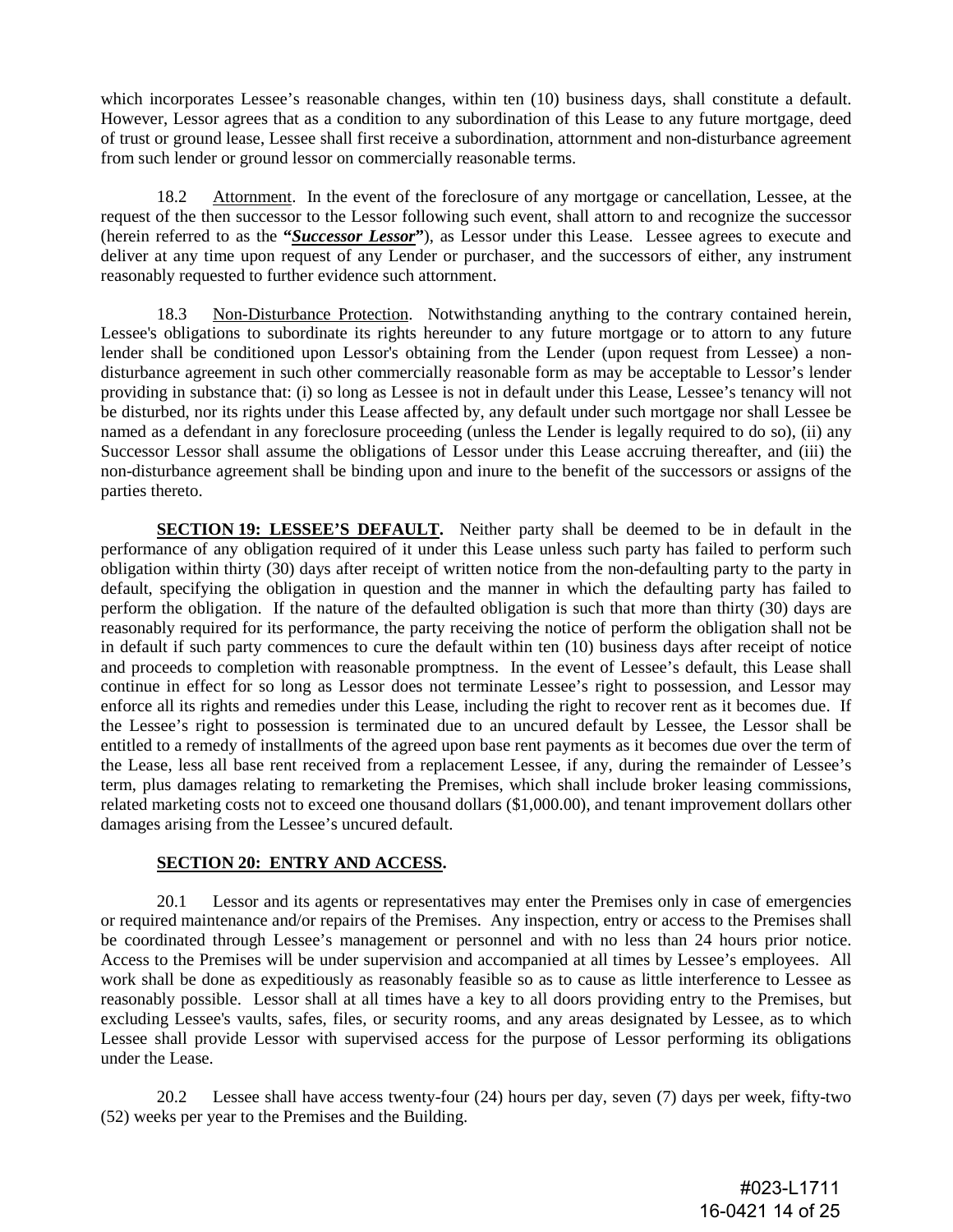**SECTION 21: RELOCATION.** Lessor shall not have the right to relocate Lessee under any circumstances.

**SECTION 22: BROKERS.** Both Lessor and Lessee acknowledge that Scott Kingston with Gallaway Commercial, Inc. (Lessee's Broker) represents Lessee in this transaction and that all brokerage fees in this transaction shall be the sole obligation of Lessor. All brokerage fees will be paid within thirty (30) days of the mutual execution of this Lease and will be paid by Lessor. A fee equal to six percent (6%) of the gross rent consideration for months one (1) through sixty-two (62), with two and one-half percent (2.5%) to Tom Conwell with Newmark Cornish & Carey (Lessor's Broker) and three and one-half percent (3.5%) to the Lessee's Broker. For months sixty-three (63) through one hundred and twenty-three (123) the commission will be three percent (3%) of the gross rent, with one and twenty-five hundredths percent (1.25%) to Lessor's Broker and one and seventy-five hundredths percent (1.75%) to Lessee's Broker. If Lessor fails to pay Lessee's Broker, Lessee has no obligation to pay the commission due to Lessee's Broker unless and until Lessee occupies the Premises. If Lessor has not paid the commission to Lessee's Broker by the Commencement Date, Lessee may pay the commission due and Lessee shall be entitled to reimbursement of any payments made by Lessee or a rent credit equal to the commission paid by Lessee, plus fifteen percent (15%) annual interest, which shall be applied against the rents due under the Lease until the obligation is fully satisfied.

#### **SECTION 23: SURRENDER OF PREMISES.**

23.1 Upon the expiration or earlier termination of this Lease, Lessee shall surrender the Premises in the same condition as when received, ordinary wear and tear excepted. Lessee, at its own expense, shall perform all necessary restoration made necessary by the removal of Lessee's personal property or alterations in the Premises, at or prior to the expiration or termination of this Lease.

23.2 Lessor may elect to retain or dispose of, in any manner, any personal property or alterations in the Premises made by Lessee that Lessee does not remove from the Premises upon expiration or earlier termination of the Term, provided, however, that in the event of an early termination, Lessee shall have thirty (30) days to remove its personal property from the Premises.

23.3 Hold Over. Lessee shall have the right to remain in the Premises on a month-to-month basis at the monthly rent of one hundred and twenty percent (120%) of the then current base monthly rent. Lessee may terminate the Hold Over and vacate the Premises by providing Lessor a thirty (30) day written termination notice.

**SECTION 24: HIPAA.** To the extent applicable, Lessor shall comply with all applicable provisions of the Health Insurance Portability and Accountability Act of 1996 ("HIPAA") including, but not limited to, Privacy Rule (45 CFR Parts 160 and 164), as such are implemented and revised from time to time, including, without limitation, the American Recovery and Reinvestment Act ("ARRA") and the objectives of the guidelines establishing privacy standards as adopted by any federal regulatory agencies having jurisdiction over Lessee's affairs (the "Privacy Guidelines"). "Protected health information" ("PHI") shall have the meaning defined by the Standards for Privacy of Individually Identifiable Health Information, 45 C.F.R. Part 160 and Subparts A and E of Part 164 and all amendments thereto (commonly known as the "Privacy Standards"), as promulgated by the U.S. Department of Health and Human Services pursuant to the Administrative Simplification provisions of the Health Insurance Portability and Accountability Act of 1996 and all amendments thereto ("HIPAA"). Neither Lessor nor Lessor's employees, agents or contractors shall need access to, or the use of, any PHI. In the event PHI is seen by or disclosed (whether inadvertently or otherwise) to Lessor or its employees, agents or contractors, the party discovering such disclosure shall promptly notify Lessee, and if required by applicable law, to regulatory agencies. Lessor shall promptly take commercially reasonable measures to prevent any subsequent dissemination by Lessor or its employees or agents of such PHI to third parties, and if required by applicable law, to regulatory agencies. The parties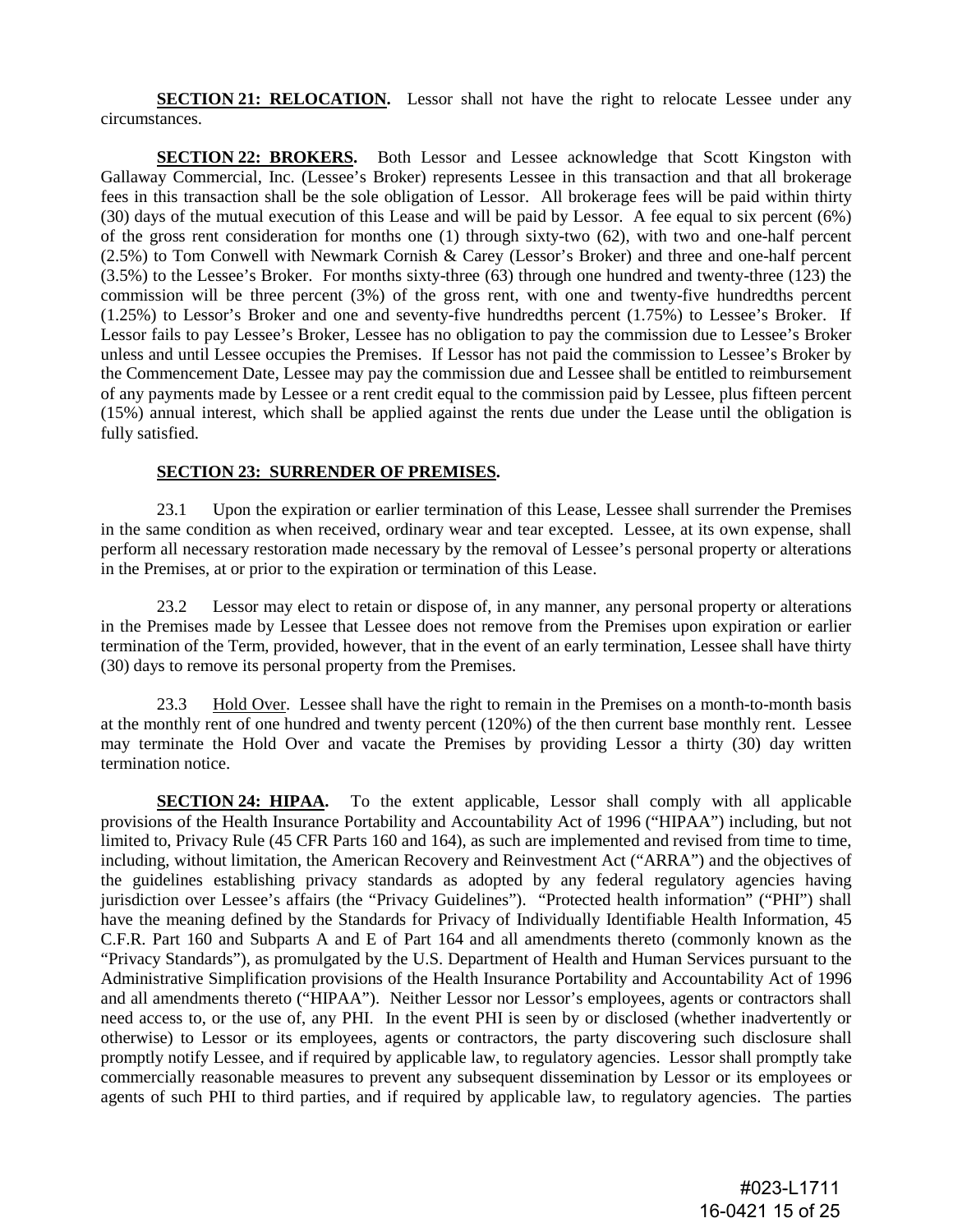agree that the provisions of this section do not create, and are not intended to create, a "business associate" relationship between the parties as that term is defined by the Privacy Standards.

**SECTION 25: MOLD; AIR QUALITY.** Lessor warrants and represents that to the knowledge of Lessor, the Premises are free of mold and odor free. Lessor, at its sole cost and expense, shall remove, mitigate or remediate any such mold or odors that Lessee identifies during the initial and extended term(s) of the Lease.

**SECTION 26: HAZARDOUS MATERIALS.** Lessor hereby represents and warrants that to Lessor's actual knowledge that as of the date hereof there are no Hazardous Materials on or under the Premises or Property and that Lessor has received no written notice stating that any portion of the Property is in violation of any Hazardous Material laws. Removal or remediation of any Hazardous Materials which existed on the Premises or Property prior to Lessee's occupancy or not caused by the negligence or willful acts or omissions of Lessee, its employees or agents shall be the sole obligation of Lessor. Lessor and Lessee shall indemnify, defend and hold harmless the other party, its employees or agents, from and against any and all losses, liability, claims, lawsuits, damages, destruction of property, or injuries incurred in connection with or as the result of the presence, use, or disposal of any Hazardous Materials in or about the Premises or Property by the Party so bringing on the premise, using or disposing of such hazardous material..

**SECTION 27: LESSEE EXCLUSIONS**. Lessor shall not lease any portion of the Property to the following types of Lessees: marijuana dispensaries, tattoo parlors, and/or any business that serves alcoholic beverages.

**SECTION 28: AUTHORITY.** Each of the persons executing this Lease on behalf of any entity warrants and represents that he or she has been duly authorized to do so by the entity on whose behalf he or she executes this Lease and that said entity will thereby be obligated to perform the terms of this Lease.

**SECTION 29: ENTIRE AGREEMENT.** This Lease constitutes the entire understanding of the parties with respect to the Premises and supersedes all prior or contemporaneous understandings and agreements relating to the subject matter thereof. There are no other promises, covenants, understandings, agreements, representations, or warranties with respect to the subject matter of this Lease except as expressly set forth herein or in any instrument executed concurrently herewith.

**SECTION 30: AMENDMENTS.** This Lease may not be modified or amended except pursuant to a written instrument duly executed by all of the parties hereto.

**SECTION 31: FURTHER ASSURANCES.** From time to time, either party, at the request of the other party, and without further consideration, shall execute and deliver further instruments and take such other actions as the requesting party may reasonably require to complete more effectively the transactions contemplated by this Agreement.

**SECTION 32: NO THIRD PARTY BENEFITS.** This Lease is made and entered into for the sole benefit and protection of the parties hereto, and the parties do not intend to create any rights or benefits under this Lease for any person who is not a party to this Lease, other than a Lender and the Indemnified Parties.

**SECTION 33: WAIVER.** The waiver by any party of any term, covenant, agreement or condition herein contained shall be effective only if in writing and shall not be deemed to be a waiver of any subsequent breach of the same or any other term, covenant, agreement or condition herein contained, nor shall any custom or practice which may develop between the parties in the administration of this Lease be construed to waive or to lessen the right of any party to insist upon the performance by the other party in strict accordance with all of the terms, covenants, agreements and conditions of this Lease.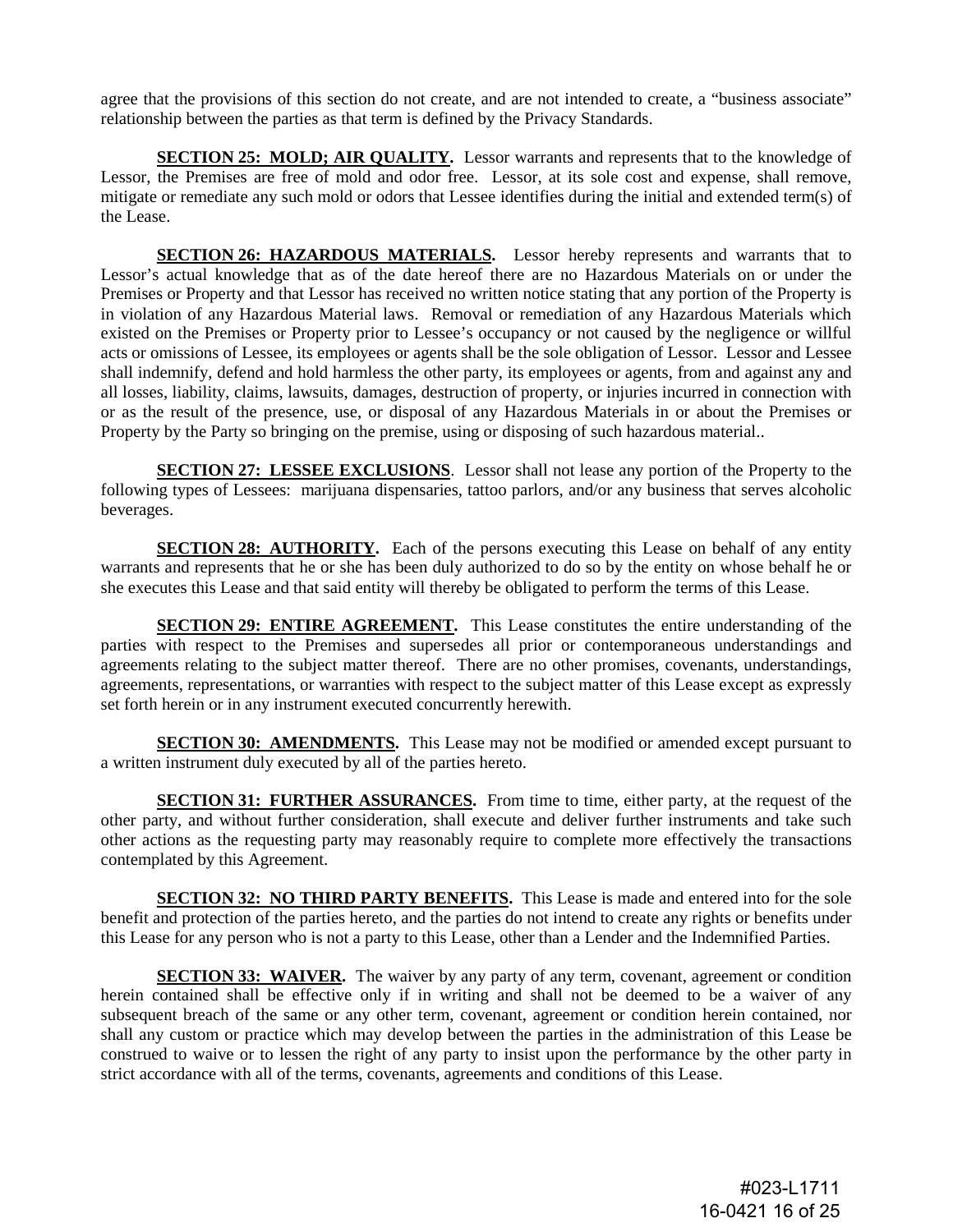**SECTION 34: FORCE MAJEURE.** Whether or not any specific provision of this Lease expressly excepts delays caused by Force Majeure, neither Lessee nor Lessor shall be chargeable with, or be liable or responsible to the otherwise chargeable, liable or responsible party for, anything or in any amount for any failure to perform or delay in performing caused by Force Majeure, provided that nothing herein shall affect or relieve Lessee's obligation to pay rent under this Lease. Any such failure or delay due to Force Majeure shall not be deemed a breach of or default in the performance of this Lease by either Lessee or Lessor. Notwithstanding the foregoing, those provisions of this Lease that exclude specifically Force Majeure events shall govern and control over this Section 34.

**SECTION 35: TIME OF THE ESSENCE.** Time is of the essence with respect to the performance of this Lease.

**SECTION 36: ESTOPPEL CERTIFICATE.** Lessee, shall at any time, and from time to time, upon twenty (20) business days' prior written notice from Lessor, execute, acknowledge and deliver to Lessor an Estoppel Certificate. Any Estoppel Certificate may be relied upon by any Lender or any prospective lender with respect to, or any prospective purchaser of any interest in, the Property. Any failure or refusal by Lessee to execute and return a requested Estoppel Certificate within the time period specified in this Section 36 (without additional time, despite any other provision of this Lease) shall constitute a default.

**SECTION 37: NOTICES.** All notices, requests, demands or other communications required or desired to be given hereunder, to be legally binding, shall be in writing and may be served either personally (including service by any commercial messenger or courier service), by registered or certified United States mail, return receipt requested, with all postage and fees fully prepaid, via facsimile or electronically. Any written notice must be addressed to the respective addresses set forth in Sections 1.1 and 1.2 above, or to such other address as the party to whom the notice is addressed has theretofore specified in a notice served upon the other party in accordance with the requirements hereof. All notices shall be effective upon actual delivery to the addressee, as evidenced by the return receipt if service is by mail, except in the case of a party that has relocated and has not served upon the other party a notice of a new address for service of notices as specified above, or in the case if a party to whom the notice is addressed that refuses to accept delivery of the notice, in either of which cases the notice shall be deemed effective upon the first date of attempted delivery, as indicated by the return receipt if the attempted service was by mail, at the last address of which the party attempting to make the service had notice. In addition, a copy of any notice with respect to a default of or claim against Lessor, which is served upon Lessor, shall be sent concurrently to all Lenders of which Lessee has notice.

**SECTION 38: GOVERNING LAW.** This Lease shall be governed by and construed pursuant to the law of the State of California, without reference to conflicts of laws rules.

**SECTION 39: SEVERABILITY.** In the event that any provision of this Lease shall be adjudicated to be void, illegal, invalid, or unenforceable, the remaining terms and provisions of this Lease shall remain in full force and effect.

**SECTION 40: SUCCESSORS AND ASSIGNS.** Subject to all restrictions set forth herein, the terms, covenants, conditions and agreements herein contained shall inure to the benefit of and bind the heirs, successors, legal representatives and assigns of the parties hereto.

**SECTION 41: INTERPRETATION.** The provisions of this Lease shall be construed, in all cases, according to its fair meaning, and not for or against either party hereto.

**SECTION 42: COUNTERPARTS.** This Lease may be executed in counterparts, each of which shall be deemed an original including copies sent to a party by facsimile transmission or in portable document format (pdf), but which together shall constitute one and the same instrument.

> #023-L1711 16-0421 17 of 25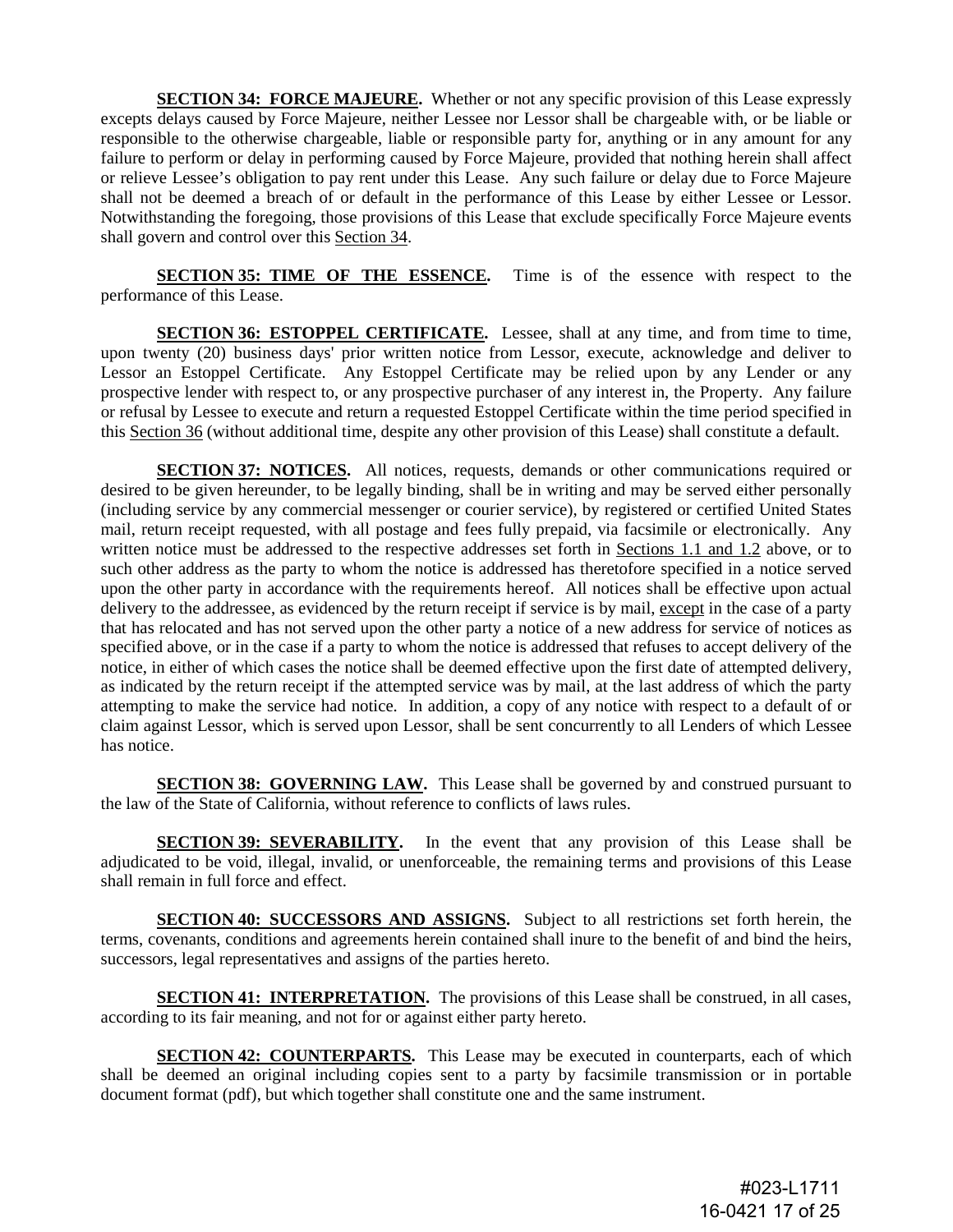**SECTION 43: LEASE ADMINISTRATION.** The County officer or employee with responsibility for administering this Lease is Russell Fackrell, Facilities Manager, Chief Administrative Office, or successor.

**SECTION 44: DEFINITIONS.** In addition to the terms defined in Section 1 of the Lease, the following terms shall have the meanings specified below when used in the Lease:

(a) **"***Common Areas***"** means all areas within the exterior boundaries of the Property now or later made available for the general use of Lessor and other persons entitled to occupy floor area in the Property, including the common entrances, lobbies, restrooms, elevators, stairways and accessways, loading docks, ramps, parking stalls or areas, parkways, sidewalks, retaining walls, driveways and roadways, loading and unloading areas, trash areas, landscaped areas in the Property, and the common pipes, conduits, wires and appurtenant equipment serving the Premises. Any enlargement of or addition to the Common Areas shall be included in the definition of Common Areas.

(b) *"Days"* means calendar days unless otherwise specifically referred to as business days.

(c) **"***Estoppel Certificate***"** means a certificate to be executed by Lessee as together with such additional information as any Lender or prospective purchaser may reasonably require.

(d) **"***Force Majeure***"** means fire or other casualty, earthquake, explosion, flood, hurricane, acts of God, enemy or hostile governmental action, civil commotion, war, invasion, terrorist attack, insurrection, rebellion, riots, strikes or lockouts, or any other cause or occurrence beyond the reasonable control of the party obligated to perform.

(e) **"***Hazardous Materials"* means any substance, material, product, chemical, waste, contaminant, or pollutant including but not limited to, asbestos and asbestos-containing materials, urea formaldehyde, radioactive substance, flammable explosives, petroleum including crude oil or any fraction thereof, polychlorinated biphenyls, and all other hazardous substance, materials, wasted regulated by existing or future federal, state or local law, ordinance, regulation, code, resolution, administrative or legal decisions, and any common law theory relating to such materials.

(f) **"***Person***"** means an individual, trust, partnership, joint venture, association, corporation, and any other legal or business entity.

(g) **"***Personal Property***"** means any trade fixtures, furnishings or equipment, and all other personal property contained in the Premises from time to time.

(h) **"***Property***"** shall mean the Property described in Section 1.4, including the land, the Building thereon and all roads, plazas, landscaped areas, Common Areas, improvements and other facilities situated on or adjacent to the land, as the same may be modified, altered, reduced or expanded from time to time throughout the Term of this Lease.

(i) **"***Systems and Equipment***"** means any plant, machinery, transformers, duct work, cable, wires, equipment, facilities, or systems designed to supply heat, ventilation, air conditioning, humidity, or any other services or utilities, or comprising or serving as any component or portion of the electrical, gas, steam, plumbing, sprinkler, communications, alarm, security, or fire/life/safety systems or equipment, or any other mechanical, electrical, electronic, computer or other systems or equipment utilized for the Property or any portion of it.

//

//

//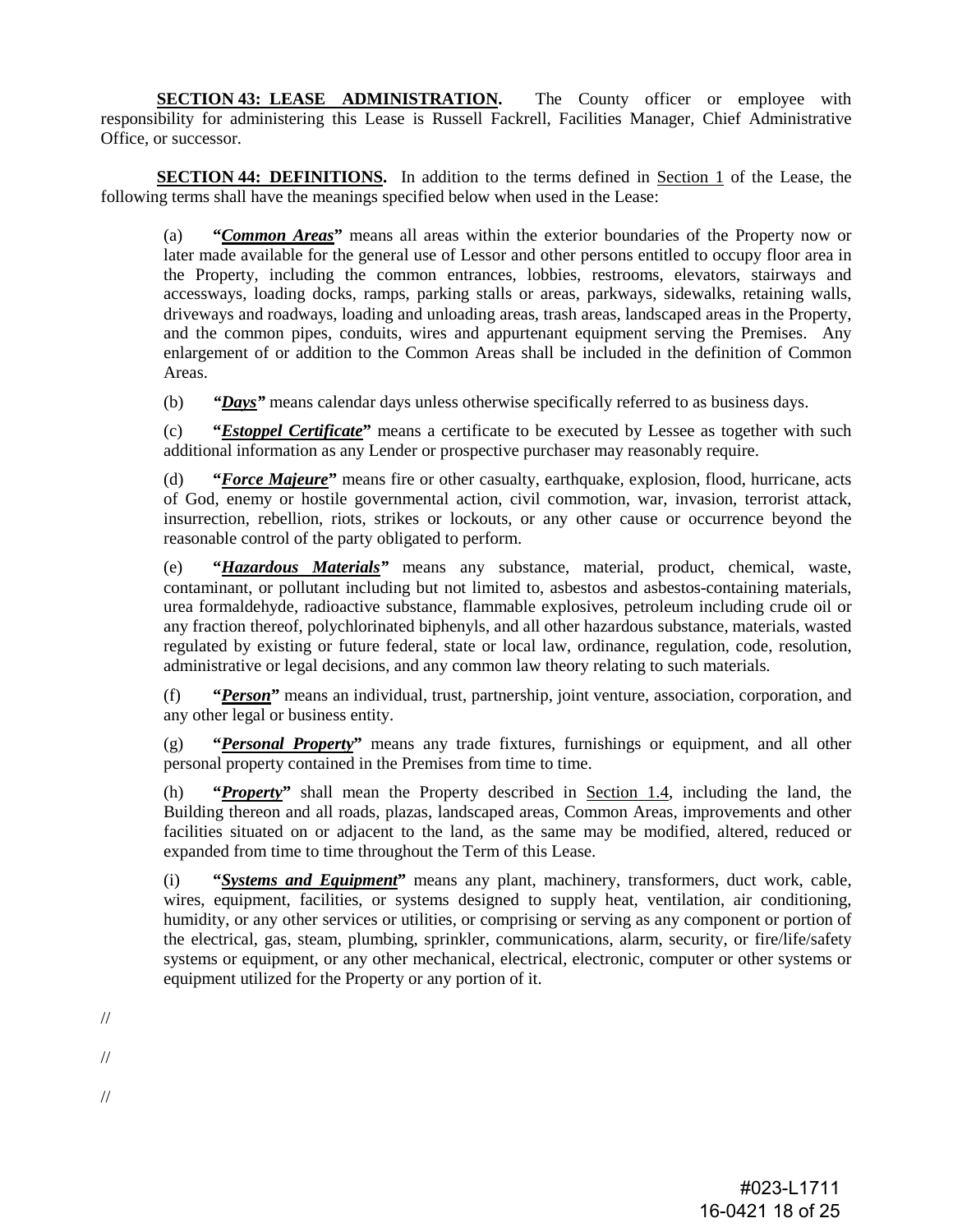#### **DEPARTMENT HEAD CONCURRENCE**

By:  $\_\_$ Name: Teri Monterosso Title: Chief Public Defender Date:

#### **LEASE ADMINISTRATOR**

By:  $\_\_$ Name: Russell Fackrell Title: Facilities Manager Date:

**IN WITNESS WHEREOF**, the parties have executed this Lease on the last day and year specified below.

#### **"LESSEE"**:

**COUNTY OF EL DORADO**

By: \_\_\_\_\_\_\_\_\_\_\_\_\_\_\_\_\_\_\_\_\_\_\_\_\_\_\_\_\_\_\_\_\_\_\_\_

Chairman, Board of Supervisors

Date: \_\_\_\_\_\_\_\_\_\_\_\_\_\_\_\_\_\_\_\_\_\_\_\_\_\_\_\_\_\_\_\_\_\_

**Attest:**

James Mitrisin, Clerk of the Board of Supervisors

By: \_\_\_\_\_\_\_\_\_\_\_\_\_\_\_\_\_\_\_\_\_\_\_\_\_\_\_\_\_\_

Date: \_\_\_\_\_\_\_\_\_\_\_\_\_\_\_\_\_\_\_\_\_\_\_\_\_\_\_\_

**"LESSOR"**:

#### **DUROCK ROAD, LLC**

By: \_\_\_\_\_\_\_\_\_\_\_\_\_\_\_\_\_\_\_\_\_\_\_\_\_\_\_\_\_

Nello Olivio, Member

Date: \_\_\_\_\_\_\_\_\_\_\_\_\_\_\_\_\_\_\_\_\_\_\_\_\_\_\_\_\_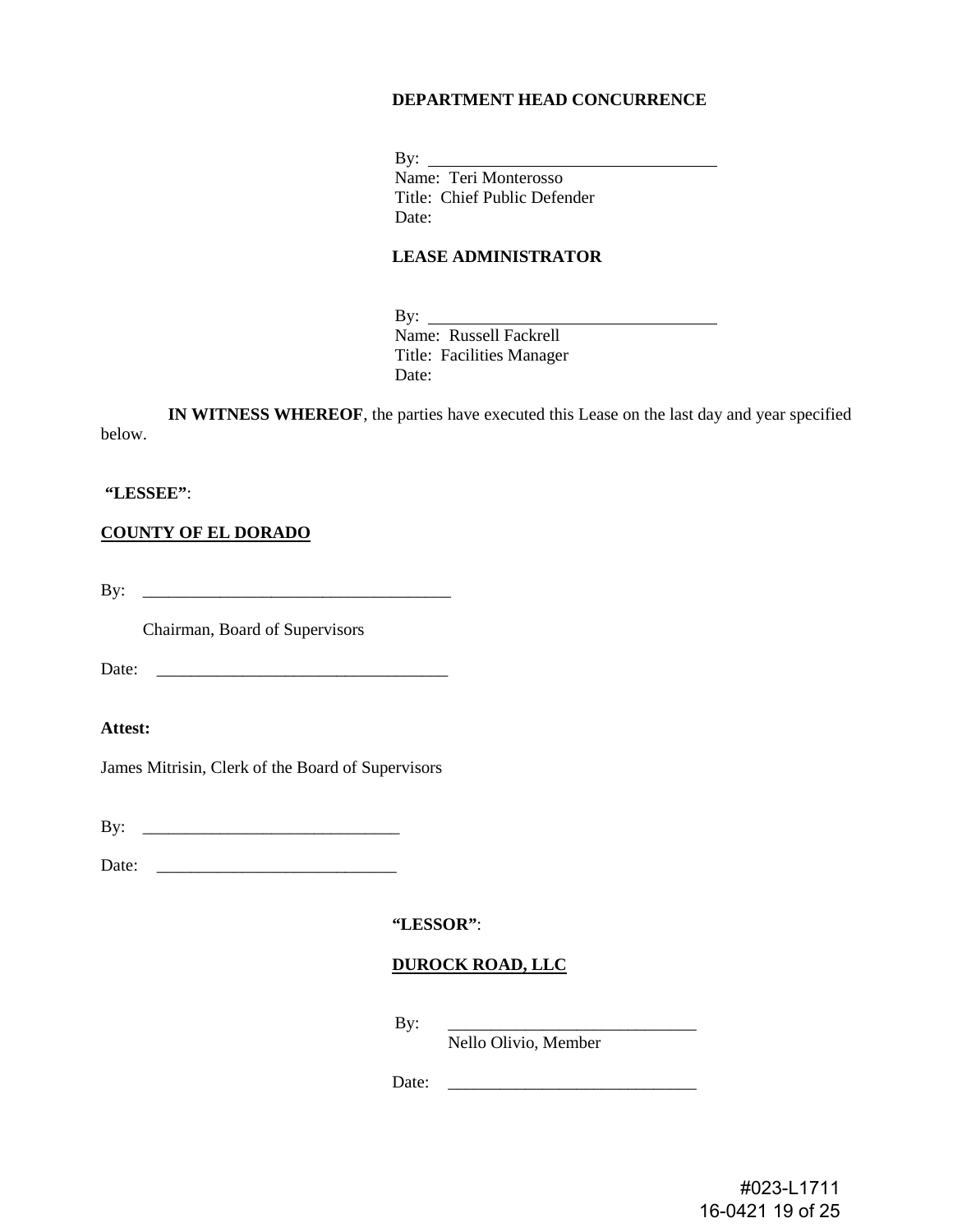# **EXHIBIT "A"**

**PREMISES**



EL DORADO COUNTY PUBLIC DEFENDERS OFFICE

3976 DUROCK - 5,169 RSF / 5,105 USF SHINGLE SPRINGS, CA

11/13/2015 **SCALE: NTS**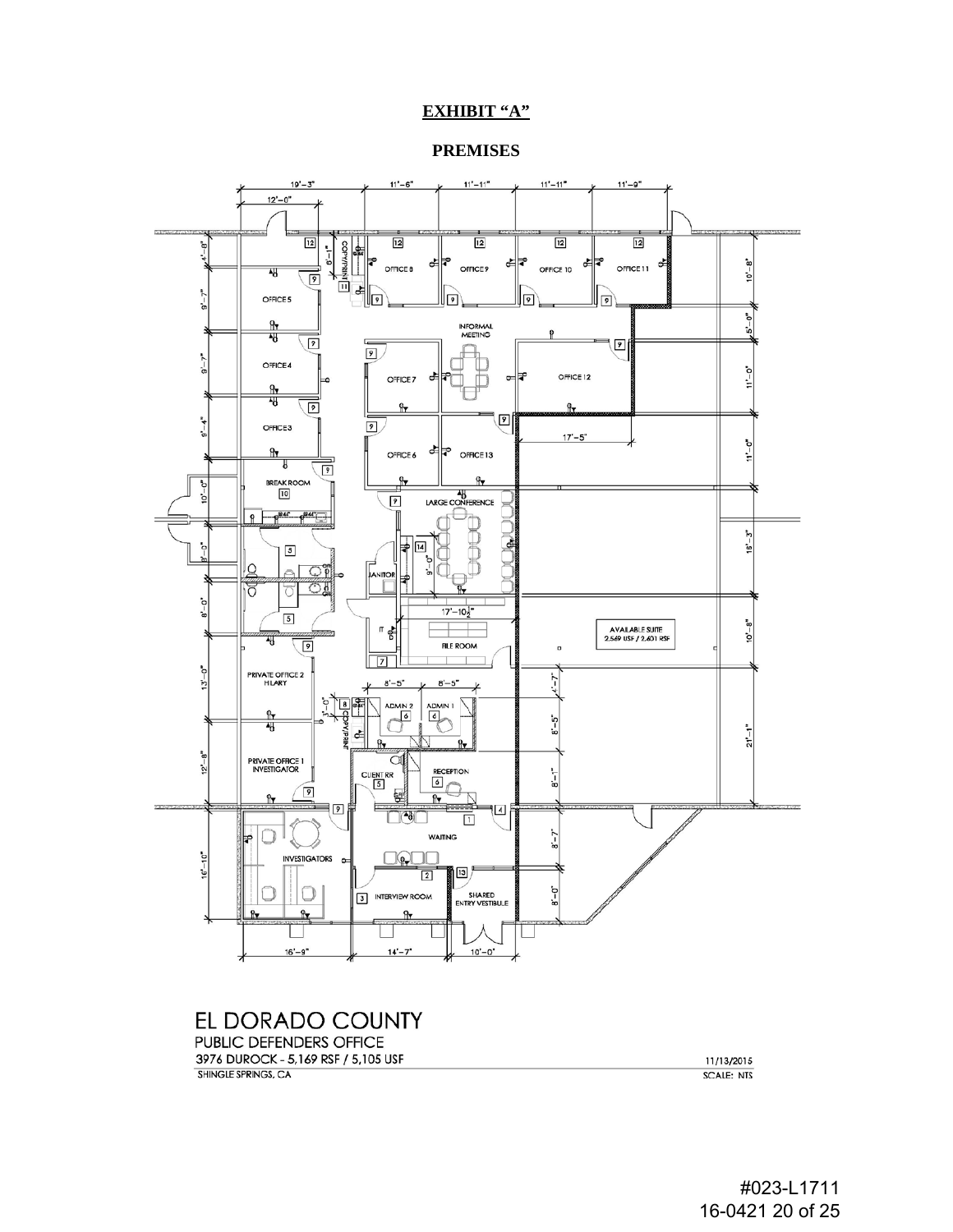#### **EXHIBIT "B"**

#### **TENANT IMPROVEMENTS**

#### **SECTION 1**

# **CONSTRUCTION OF TENANT IMPROVEMENTS BY LESSOR**

1.1 Lessor will, at its sole cost and expense, construct turn-key tenant, mechanical, data/telephone wiring, including ADA improvements, in the Premises pursuant to mutually agreed upon plans and specifications (the "Tenant Improvements"). All costs associated with the permitting, installation, and construction of the Tenant Improvements shall be the sole financial responsibility of Lessor. The specific tenant improvements are further outlined on Exhibit "B-1" and also include:

(a) Data wiring and telephony. Lessor shall coordinate the low voltage construction with Lessee's preferred vendors. Data wiring and telephony costs exceeding twelve thousand dollars (\$12,000.00) will be at the sole cost and expense of Lessee.

- (b) Building signage will be at Lessee's sole expense.
- (c) Security improvements will be at Lessee's sole expense.

(d) Any deviation/changes at the request of Lessee from the agreed upon Construction Plans, either prior to or after initiation of construction or occupancy, shall be at the full cost and expense of Lessee. Lessor reserves the right to approve of such changes prior to implementation. Such approval shall not unreasonably be withheld.

1.2 Unless specifically noted to the contrary on the approved Construction Plans, the Tenant Improvements shall be constructed using specifications and materials as determined by Lessee, and in compliance with applicable federal, state and local laws. Except as stated herein, Lessor, at its cost and expense, shall be responsible for compliance with current ADA laws and implementing regulations and all other applicable federal, state, and local laws, requirements, ordinances, resolutions and regulations throughout the initial and extended term(s) of the Lease. Lessee assumes the risk and replacement cost relating to materials required and approved by Lessee to be in compliance that are subsequently determined (after installation) to be not in compliance with applicable federal, state, or local law requiring replacement thereof.

1.3 Pursuant to California Labor Code Section 1720.2, Lessor shall require all Tenant Improvement work to be performed at prevailing wage.

1.4 The Construction Plans shall be subject to Lessee's prior written approval, which shall not be unreasonably withheld or delayed, provided however that Lessee shall not be entitled to disapprove any portion, component or aspect of the Construction Plans that are consistent with the Tenant Improvement Specifications. Within seven (7) business days after receipt of the Construction Plans, Lessee shall in writing signed by authorized County personnel, approve and/or note suggested modifications to the Construction Plans. Any disapproval of the Construction Plans shall be accompanied by a detail written explanation of the reason for Lessee's disapproval. Failure of Lessee to act on the Construction Plans within said business days shall be deemed to constitute Lessee's approval thereof. The approved Construction Plans will be appended hereto and incorporated herein by reference as part of Exhibit "B-1".

1.5 Construction Schedule. Within ten (10) business days after the Construction Plans are approved, Lessor shall provide to Lessee a construction schedule for completion of the Tenant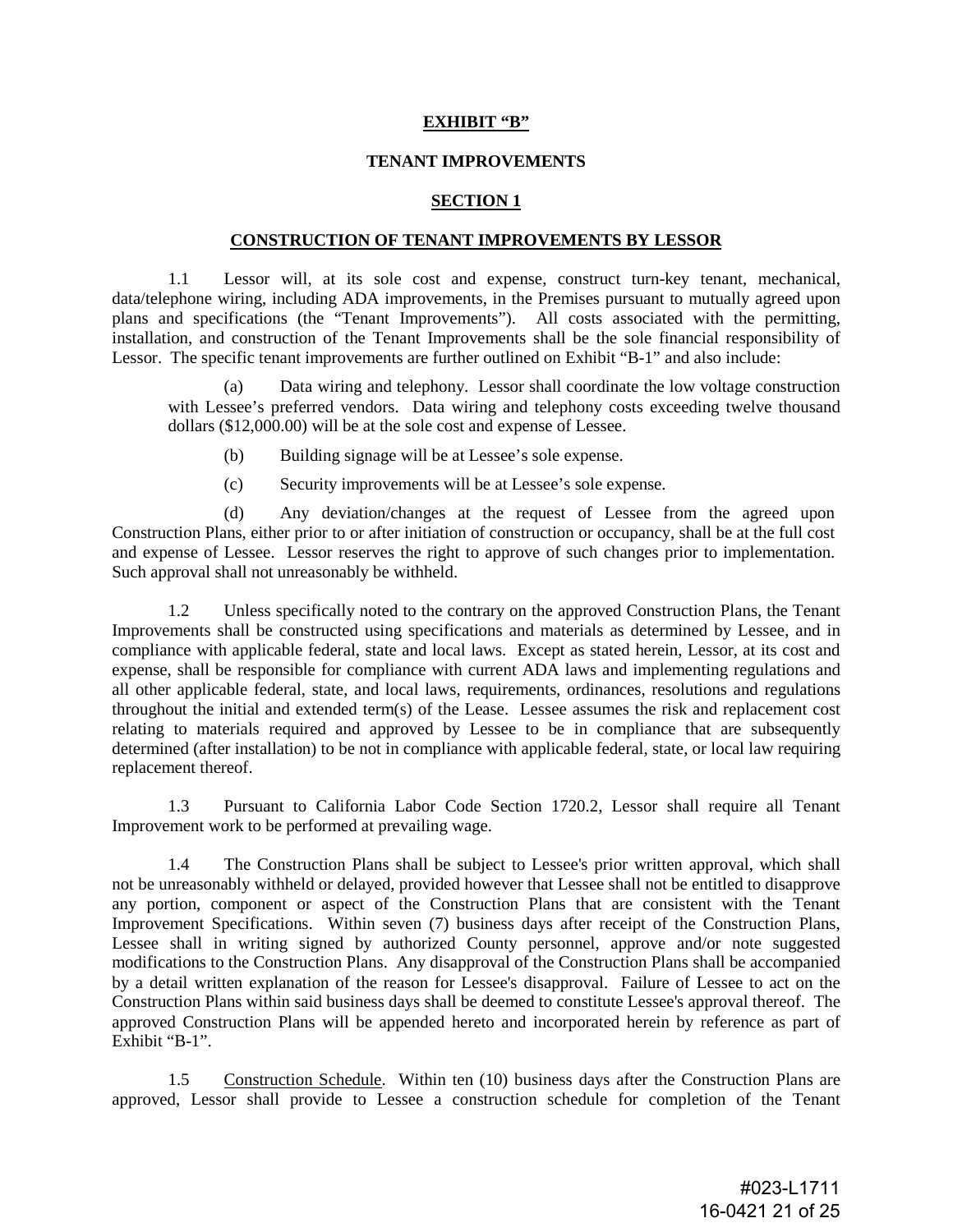Improvement in accordance with the approved Construction Plans. Said construction schedule shall become part of this Exhibit "B" upon acknowledgment in writing by Lessee's representative. Lessor shall have one hundred and twenty (120) days for substantial completion of the tenant improvements unless (a) delays in the substantial completion result from the acts or omissions of Lessee, its agents or employees; or (b) the delay is beyond the control of Lessor, or (c) the parties mutually agree in writing to extend the time period for substantial completion of the tenant improvements.

# **SECTION 2**

#### **RETENTION OF CONTRACTOR; WARRANTIES AND GUARANTIES**

2.1 Lessor shall enter into a contract directly with the contractor for completion of the Tenant Improvements.

2.2 Lessor assigns to Lessee all warranties and guaranties by the contractor who constructs the Tenant Improvement.

#### **SECTION 3**

#### **MISCELLANEOUS**

3.1 Lessee's Representative. Lessee has designated Russell Fackrell, Facilities Manager, or designee as its sole representative with respect to the matters set forth in this Exhibit "B" and any attachments thereto, who, until further notice to Lessor, shall have full authority and responsibility to act on behalf of the Lessee as required in this Work Letter.

3.2 Lessor's Representative. Prior to the commencement of construction, Lessor shall designate its representative with respect to the matters set forth in this Exhibit, who, until further notice to Lessee, shall have full authority and responsibility to act on behalf of the Lessor as required in this Exhibit.

#### **SECTION 4**

#### **COMPLETION OF THE TENANT IMPROVEMENTS**

4.1 For purposes of this Lease, "Substantial Completion" of the Tenant Improvements in the Premises shall occur upon the completion of the construction of the Tenant Improvements pursuant to the Approved Construction Plans, together with the issuance of appropriate certificate of occupancy, with the exception of any punch list items and any Lessee fixtures, work-stations, built-in furniture, or equipment to be installed by Lessee.

4.2 Provided that Lessee and its agents or employees do not interfere with work contractor's work in the Building and the Premises, Lessee and its contractors, subcontractors, laborers, materialmen and suppliers shall be given access to the Premises for a period of three (3) weeks prior to Substantial Completion of the Tenant Improvements for the purpose of Lessee installing communication lines, moveable work stations and other personal property. Prior to Lessee's entry, Lessee will submit a schedule detailing the timing and purpose of Lessee's entry to Lessor and Contractor for their approval, which approval cannot be unreasonably withheld.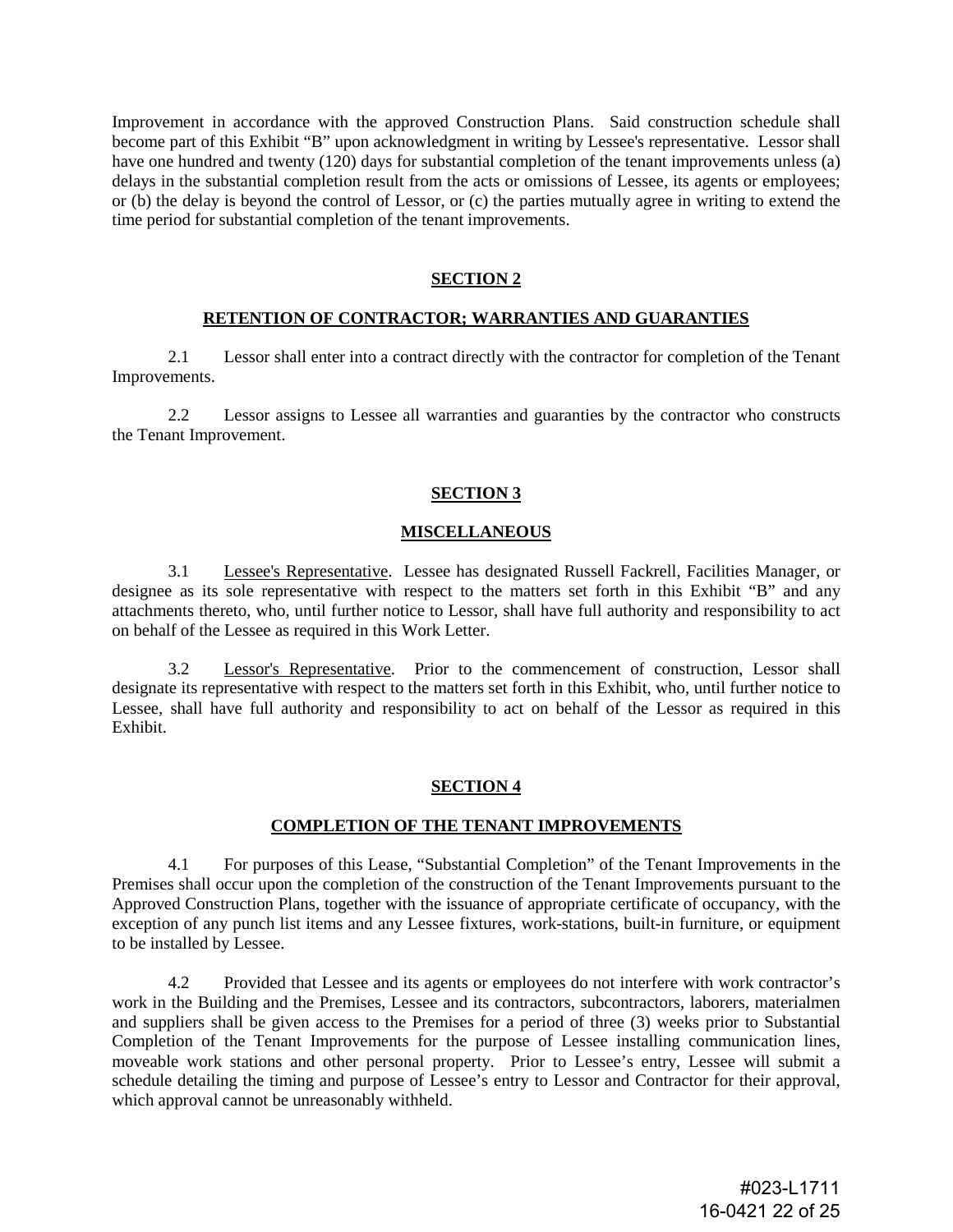4.3 Upon substantial completion of the Tenant Improvement work, Lessor shall coordinate a walk-through of the Premises to determine any remaining "punch-list" items. Lessor shall have ten (10) days to complete all remaining punch list items prior to Lessee's occupancy of the Premises. In the event Lessor does not complete the punch list items within this ten (10) day period, Lessee shall have the option to self-perform all needed repairs, in which event Lessee shall be entitled to reimbursement of any payments made by Lessee or a rent credit equal to the actual costs thus paid by Lessee.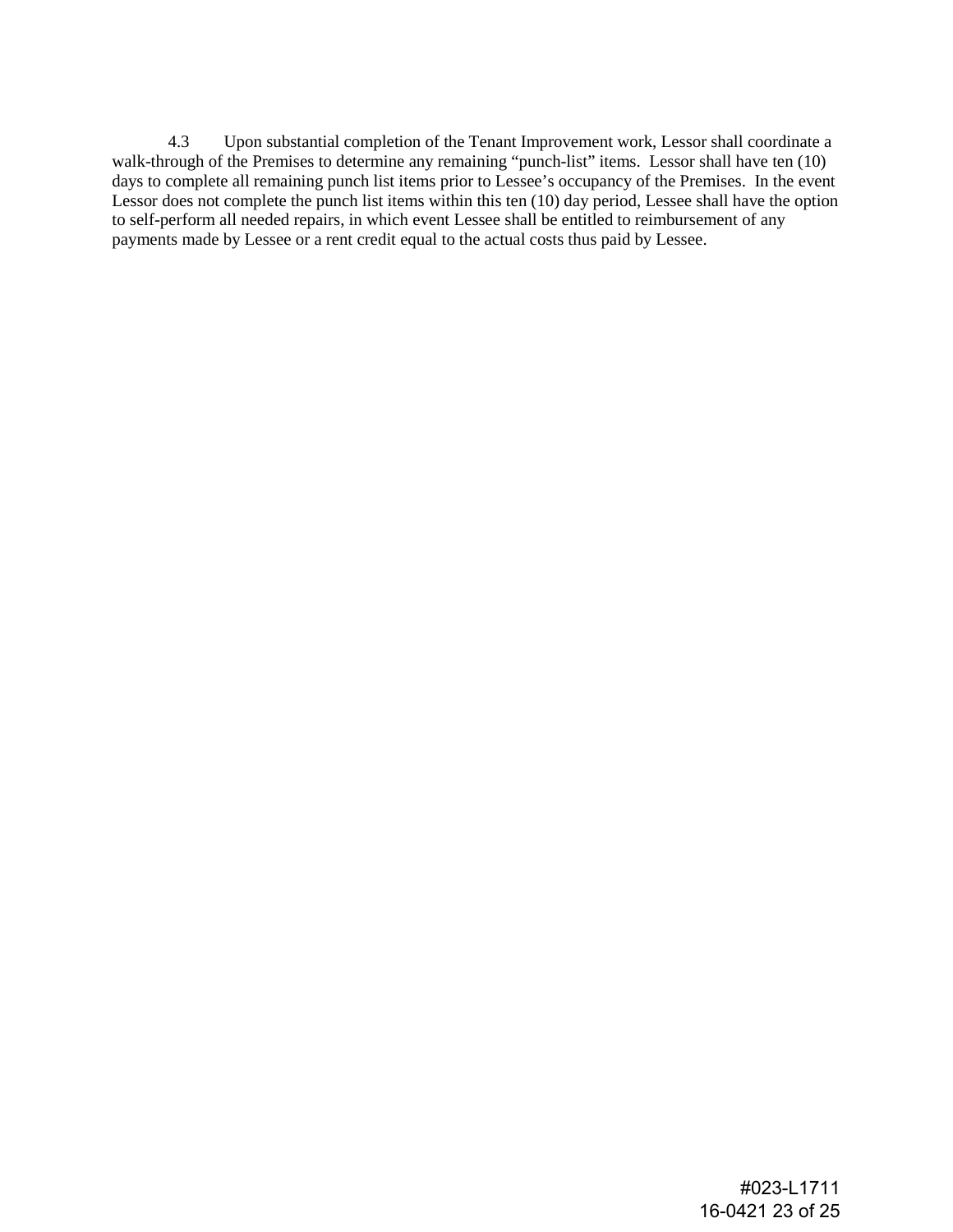#### **EXHIBIT "B-1"**

#### **TENANT IMPROVEMENT SPECIFICATIONS**

**INTERIOR KEY/GENERAL NOTES** 

- 48" X 48" TEMPERED WINDOW AND TRANSACTION<br>COUNTER, RECESSED CASH TRAY AND VOICE<br>TRANSMISSION THROUGH A NATURAL ACRYLIC TALK THRU.<br>TRANSACTION TOP TO BE AT A MAXIMUM OF 34" AFF 1. (MINIMUM OF 36" IN LENGTH)
- $\mathbf{2}$ 36" X 48" TEMPERED 1/3" GLASS
- 36" X 36" TEMPERED ONE WAY GLASS  $3.$
- NEW 3'-0" X 7'-0" SOLID CORE WOOD DOOR W/ 24"<br>SIDELIGHT, FINISH FOR DOOR AND FRAME TBD.  $\boldsymbol{A}$
- STAFF / CLIENT RESTROOMS, PROVIDE SHEET VINYL  $\overline{5}$ . SIAPH / CUENT KESIKOOMS, PROVIDE SHELT VIRTLE<br>FLOORING W/ CONTINUOUS 6" COVED BASE, WALLS TO<br>HAVE FRP UP TO 48" AFF AND SEMI-GLOSS PAINT ABOVE<br>ALL FINISHES TBD. AT SIAFF RESIROOMS PROVIDE SOLID<br>SURFACE COUNTERTOP AND BAKED 11 CODES REGARDING ADA.
- PROVIDE NEW LAMINATE COUNTERTOP W/ (3) GROMMET<br>LOCATION TBD. ALSO TO HAVE (1) BBF AND (1) 30" LATERAL 6. FILE, FINISH TBD.
- PROVIDE NEW LAMINATE STORAGE CABINET, 4'-4" WIDE  $\overline{z}$ AND 7'-0" HIGH, INTERIOR TO HAVE ADJUSTABLE HEIGHT SHELVES, CABINET TO HAVE AN UPPER AND LOWER SECTION<br>OF DOORS.
- 8. PROVIDE NEW UPPER AND LOWER LAMINATE CABINETRY AS<br>SHOWN. FINISHES TBD
- NEW 3'-0" X 7'-0" SOLID CORE WOOD DOOR W/ 24"<br>SIDELIGHT, FINISH FOR DOOR AND FRAME TBD. 9.
- PROVIDE UPPER AND LOWER CABINETRY AS SHOWN.  $10.$ **FROM THE CURRENT CASE, CHI II CODES<br>REGARDING ADA. COUNTERTOP TO HAVE AN INTEGRAL 4"<br>BACKSPLASH ADA. COUNTERTOP TO HAVE AN INTEGRAL 4"<br>BACKSPLASH AND ROUNDED EDGE. FLOORING TO BE VCT<br>W/4" RUBBER BASE AND SEMI-GLOSS PAINT.**
- PROVIDE LAMINATE UPPER AND LOWER CABINETRY AS<br>SHOWN. FINISHES TBD 11.
- INSTALL NEW WINDOWS AT THE REAR OF THE BUILDING, 6'-0"<br>X 5"-0" OR WHAT THE STRUCTURAL ENGINEER DETERMINES IS<br>ALLOWED (WOULD LIKE (5) LOCATIONS)  $12.$
- NEW STOREFRONT SYSTEM, 10'-0" X 10'-0", STOREFRONT  $13.$ **DOOR WITH (2) EQ GLAZING SECTIONS, PROVIDE FULL<br>HEIGHT WALL TO ROOF DECK ABOVE, SEE BELOW**





PROVIDE NEW UPPER AND LOWER LAMINATE CABINETRY AS  $14.$ SHOWN. FINISHES TBD

**GENERAL NOTES:** 

\*ALL INTERIOR FINISHES TO BE SELECTED AND APPROVED BY THE COUNTY PRIOR TO ORDERING.

**CARPET SPEC:** 

TANDUS CENTIVA, INFINITY 24"X24" NON WOVEN SYNTHETIC FIBER BACKING OR<br>EQUIVALENT PRODUCT. COLOR TO BE SELECTED BY OWNER IN CONSULTATION WITH THE COUNTY.

**DOORS:** 

ALL NEW SOLID BIRCH WOOD DOORS, FACTORY FINISH STAIN TBD. PROVIDE A LOCKING LEVER LOCKSET AT EACH OFFICE, FILE ROOM AND IT ROOM.

CEILING:

2X4 SECOND LOOK TILE, ARMSTRONG OR USG LIGHTING:

LED DIRECT / INDIRECT LIGHTING THROUGHOUT TO MEET NEW T-24 REQUIREMENTS. PAINT:

PAINT THROUGH OUT, PROVIDE ALLOWANCE FOR ACCENT WALLS.

- 1. EXTERIOR WINDOW BUNDS TO BE PROVIDED BY LANDLORD.
- 2. INTERIOR WINDOW BLINDS TO BE PROVIDED ON FULL HEIGHT INTERIOR SIDELITES.
- 3. ANY/ALL EXTERIOR ADA WORK SHALL BE COMPLETED BY THE LANDLORD.
- 4. PROVIDE CONCRETE FURRING ON ANY EXISTING CONCRETE WALLS AS SHOWN.
- 5. PROVIDE CAT 6 LOW VOLTAGE CABLING
- 6. PROVIDE HVAC SUPPLY AND RETURN IN EACH ENCLOSED SPACE AS<br>NECCESSARY AND PER CURRENT MECHANICAL CODE
- 

#### **WALL LEGEND**

- NEW ABOVE CEILING WALL, 24" ABOVE GRID<br>W/ SOUND INSULATION, PROVIDE STC RATING OF 50 (2 LAYERS OF GYP EACH SIDE)
- **8 NEW FULL HEIGHT DEMISING WALL<br>W/ SOUND INSULATION**
- PRESENTED THE WALL, 6" ABOVE GRID W/ SOUND INSULATION
- NEW PARTIAL HEIGHT WALL, 60" AFF W/<br>18" OF TEMPERED GLASS ABOVE



NEW PARTIAL HEIGHT

NEW ABOVE CEILING WALL, 6" ABOVE GRID

EL DORADO COUNTY

**PUBLIC DEFENDERS OFFICE** 3976 DUROCK - 5,169 RSF / 5,105 USF SHINGLE SPRINGS, CA

11/13/2015 **SCALE: NTS**